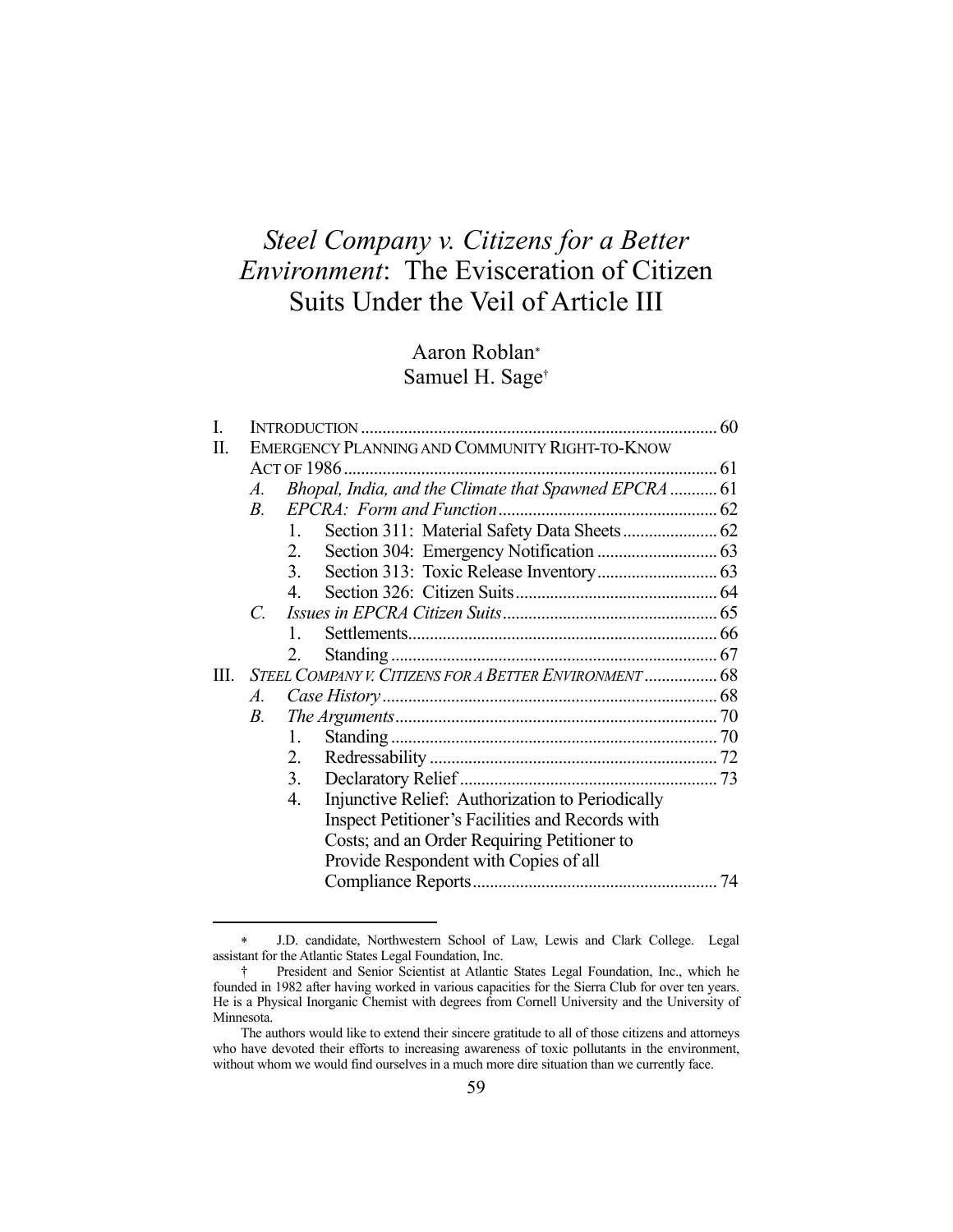|  |  | 6. Civil Penalties Payable to the United States        |  |  |
|--|--|--------------------------------------------------------|--|--|
|  |  |                                                        |  |  |
|  |  |                                                        |  |  |
|  |  |                                                        |  |  |
|  |  | B. Problems for Other Citizen Suits Posed by the Steel |  |  |
|  |  |                                                        |  |  |
|  |  |                                                        |  |  |
|  |  |                                                        |  |  |

#### I. INTRODUCTION

 Our democracy was built on the assumption that a free flow of information is essential to effective political discourse.<sup>1</sup> This discourse is not confined to the politics that take place on election day, but is the foundation of our daily politics as we all make decisions about where we wish to live, what kind of air we wish to breathe, and what type of water we wish to drink. This same spirit spawned the Emergency Planning and Community Right-to-Know Act (EPCRA or the Act) in  $1986.2$  EPCRA sought to empower citizens to gain knowledge about toxic substances that were being stored and released in their communities, so that they could make informed decisions about the risks that they were taking by living near these facilities, and be prepared in the case of a chemical accident.<sup>3</sup>

 On March 4, 1998, the Supreme Court dealt a debilitating blow to citizens in their capacity as enforcers of EPCRA.<sup>4</sup> This article will address EPCRA's purpose, form, and function to discern the impact of the Supreme Court's decision in *Steel Company v. Citizens for a Better Environment* on EPCRA and similar environmental statutes. Part Two addresses the history and purpose of EPCRA, focusing specifically on the events that spawned its drafting. Part Three discusses the arguments set forth by Plaintiff, *Citizens for a Better Environment*, and its amici that were rejected by the Court. Part Four evaluates the potentially far-reaching impact of the decision on EPCRA and all environmental citizen suit provisions. Part Five proposes that citizen suit provisions be amended to encompass a

 <sup>1.</sup> Robert W. Shavelson, *EPCRA Citizen Suits and the Sixth Circuit's Assault on the Public's Right-to-Know*, 2 ALB. ENVTL. OUTLOOK 29 (1995).

 <sup>2. 42</sup> U.S.C. §§ 11,001-11,050 (1997).

 <sup>3.</sup> *See* Steel Co. v. Citizens for a Better Env't, 118 S. Ct. 1003 (1998).

 <sup>4.</sup> *See id.*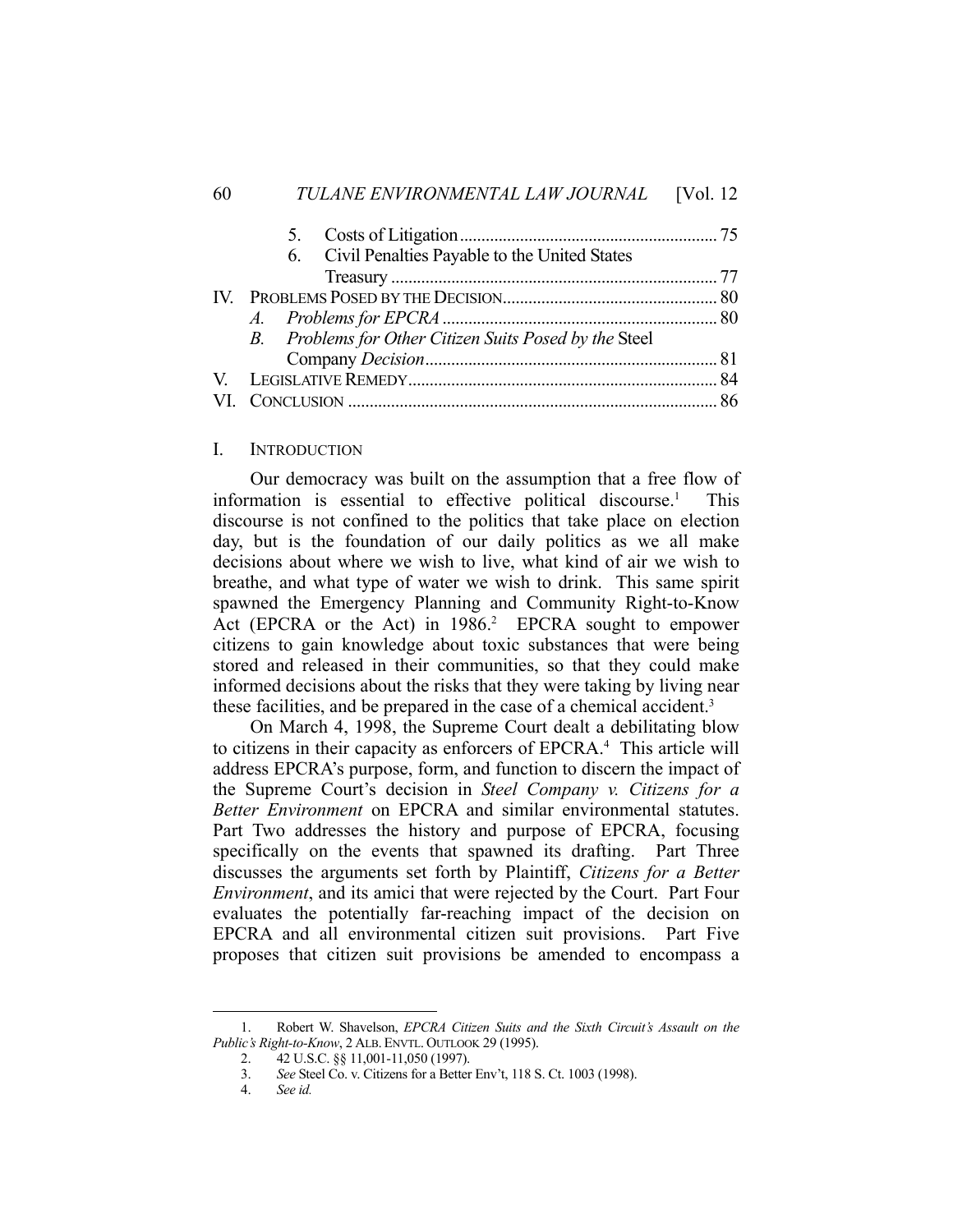bounty for prevailing plaintiffs that will alleviate plaintiff's difficulty in establishing redressability.

# II. EMERGENCY PLANNING AND COMMUNITY RIGHT-TO-KNOW ACT OF 1986

#### *A. Bhopal, India, and the Climate that Spawned EPCRA*

 At about midnight on Sunday, 2 December 1984, there was a massive leak of toxic gas from storage tank number 610 of the Union Carbide plant. The lethal white vapour poured out of the tank for over two hours, blanketing the city for miles with a deadly fog. Thousands of people were killed in their sleep or as they fled in terror, and hundreds of thousands remain injured or affected to this day. This was the worst single-accident industrial accident in history.5

 Conservative estimates put the death toll from the accident at over 2,000.<sup>6</sup> It is believed, however, that the number is much greater because officials failed to count the indigent.<sup>7</sup> In the ensuing weeks, the toll climbed, as many of those who were initially listed as injured died from their ailments.<sup>8</sup> As many as 200,000 people were affected by the disaster from direct injury or the death of someone close to them.9

 The sheer magnitude of the accident caused people in the United States to wonder if a similar accident could happen here.<sup>10</sup> Several investigations were launched to determine the cause of the accident, so that preventative measures could be taken at other facilities.<sup>11</sup> In the end, there was considerable disagreement over the source of the leak from tank 610, but one thing was abundantly clear: effective emergency response could have saved hundreds and possibly thousands of lives.12 In the United States, Congress responded to the Bhopal accident by drafting the Environmental Policy and Community Right-to-Know Act as Title III of the Superfund

 <sup>5.</sup> Jamie Cassels, *The Uncertain Promise of Law: Lessons from Bhopal*, Univ. of Toronto Press (1993).

 <sup>6.</sup> *See id.* at 5.

 <sup>7.</sup> *See id.* 

 <sup>8.</sup> *See id.* 

 <sup>9.</sup> *See id.* 

 <sup>10.</sup> *See* Shavelson, *supra* note 1, at 29. In fact Robert W. Shavelson has noted that "the United States experienced more than 7,000 chemical accidents in the five years preceding EPCRA's passage." *Id.* One such accident occurred within eight months of the Bhopal disaster at another Union Carbide facility in Institute, Virginia which released toxic gas harming approximately 135 people. Cassels, *supra* note 5, at 18.

 <sup>11.</sup> *See* Cassels, *supra* note 5, at 7.

 <sup>12.</sup> *See id.* at 7-8.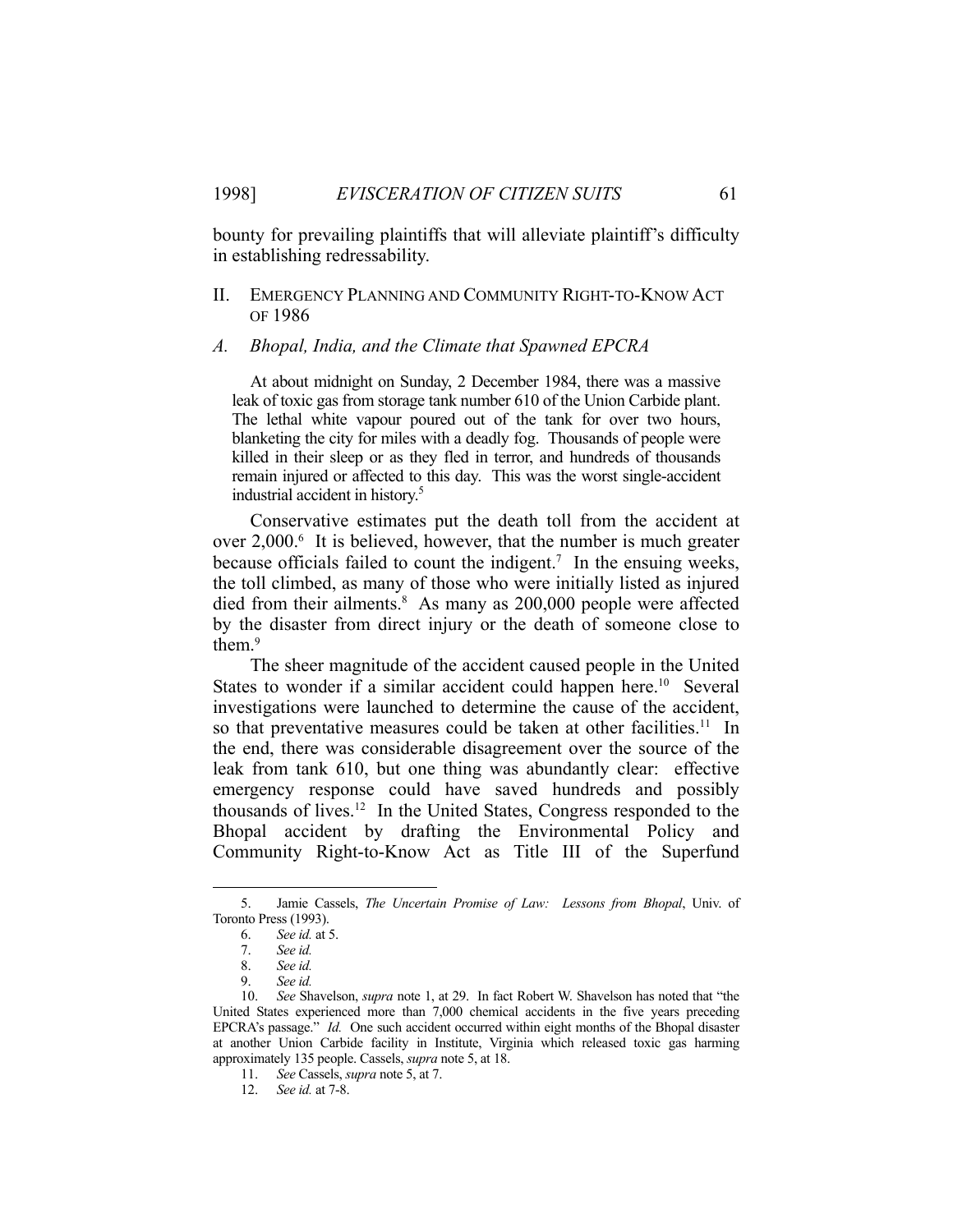Amendments and Reauthorization Act (SARA) of 1986.<sup>13</sup> The Act provided for the establishment of state and local emergency response committees, a nationally available toxic release inventory, and a citizen's right-to-know about the handling and release of hazardous chemicals and substances in their communities.14

#### *B. EPCRA: Form and Function*

 EPCRA is an incredibly sweeping statute with broad provisions requiring industrial facilities throughout the United States to report the extent to which various chemicals are used and stored.15 As one commentator has noted, compliance with EPCRA requires that facilities meet a comprehensive set of mandates which are separated into two categories: "First, it requires industrial and other facilities to work with state and local officials to develop and implement emergency plans to prevent and respond to chemical hazards and releases. . . . Second, EPCRA provides citizens access to information about the storage and release of chemicals in their communities."16 The Act requires certain facilities to report their inventories of hazardous chemicals to local, state and federal authorities.<sup>17</sup> Citizens are then given the right to obtain this information, and EPCRA section 326 gives citizens the authority to sue any facility which does not comply with EPCRA's reporting requirements.18

# 1. Section 311: Material Safety Data Sheets

The Occupational Safety and Health Act (OSHA)<sup>19</sup> requires facilities that expose their employees to hazardous chemicals to prepare Material Safety Data Sheets (MSDSs).<sup>20</sup> OSHA defines a "hazardous chemical" as "any chemical which is a physical or health hazard."<sup>21</sup> The stated purpose of MSDSs is to "inform employees,

 <sup>13. 42</sup> U.S.C. §§ 11,001-11,050.

 <sup>14.</sup> *See id.* 

 <sup>15.</sup> *See* Shavelson, *supra* note 1, at 29.

 <sup>16.</sup> *See id.* at 30. This Article will focus primarily on EPCRA's Right-to-Know component.

 <sup>17. 42</sup> U.S.C. § 11,001.

 <sup>18.</sup> *Id.* § 11,046.

 <sup>19.</sup> *Id.* § 11,021.

 <sup>20.</sup> *See* 29 U.S.C. §§ 651-658; 42 U.S.C. § 11,021(2); *see also* Shavelson, *supra* note 1, at 31 (describing the requirements of OSHA, which are incorporated into EPCRA).

 <sup>21. 29</sup> C.F.R. § 1910.1200(c)(1995); *see also* 42 U.S.C. § 11,021(e) (citing 29 C.F.R. § 1910.1200(c) (1995)).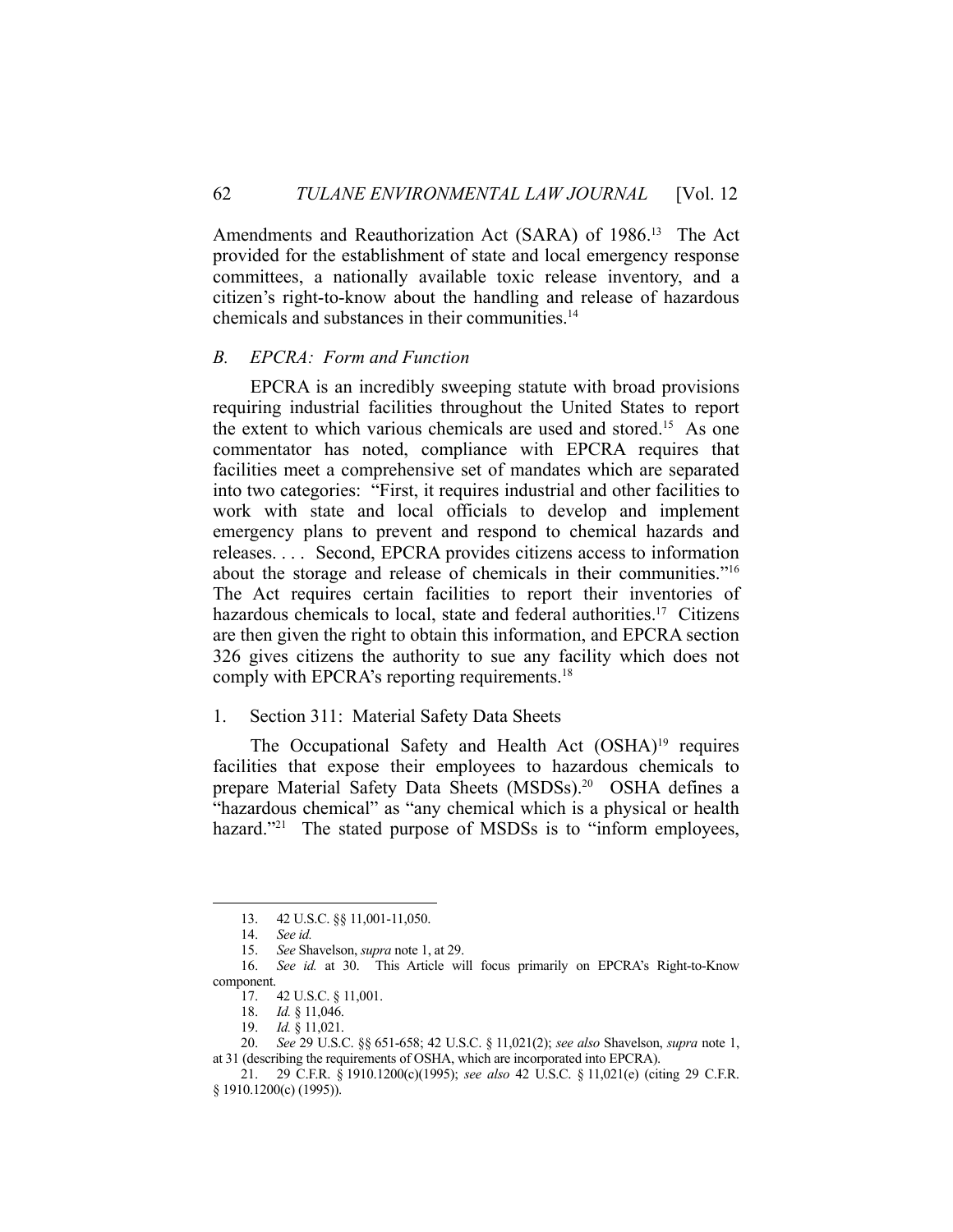emergency responders, and the public about hazards from, symptoms of and treatments for exposure to hazardous chemicals."22

 EPCRA section 311 requires facilities using hazardous chemicals in quantities exceeding OSHA reporting thresholds of Extremely Hazardous Substances (as defined by EPCRA) to "submit the relevant MSDSs to the local fire department, the Local Emergency Planning Committee (LEPC), and the State Emergency Response Commission (SERC)."23 Facilities under the purview of section 311 must then submit "[MSDSs] within three (3) months of the date [that] it first crosses the EPCRA section 311 reporting threshold."24

#### 2. Section 304: Emergency Notification<sup>25</sup>

 Any facility "which produces, uses, [or stores] a Hazardous Chemical, and which releases a Reportable Quantity (RQ) of that EPCRA EHS [into the environment], must immediately report—by telephone, radio, or in person—such release to the SERC and the LEPC."<sup>26</sup> Each report must then be followed by a written report with more detailed information regarding the release.<sup>27</sup> Furthermore, the release of an RQ of any Hazardous Substance, as defined by the Comprehensive Environmental Response Compensation and Liability Act (CERCLA), must also be reported to the National Response Center.28 Accordingly, section 304 empowers citizens to file suit against facilities for failure to file EPCRA section 304 follow-up reports.29

#### 3. Section 313: Toxic Release Inventory<sup>30</sup>

 Section 313 of EPCRA is perhaps the most useful section of the Act for citizens wishing to be informed about exposure risks in their communities. It "requires facilities to report toxic chemicals which

 <sup>22. 42</sup> U.S.C. § 11,021.

 <sup>23.</sup> *See* Shavelson, *supra* note 1, at 31; 42 U.S.C. § 11,021(a)(1).

 <sup>24.</sup> Shavelson, *supra* note 1, at 31; 42 U.S.C. § 11,021(d).

 <sup>25. 42</sup> U.S.C. § 11,004.

 <sup>26.</sup> Shavelson, *supra* note 1, at 31; 42 U.S.C. § 11,004. *See generally* 40 C.F.R. § 355.20 (1994) (defining "release" as "any spilling, leaking, pumping, pouring, emitting, emptying, discharging, injecting, escaping, leaching, dumping, or disposing into the environment. . . .").

 <sup>27.</sup> *See* 42 U.S.C. § 11,004.

 <sup>28.</sup> *See id.*

 <sup>29.</sup> *See* 42 U.S.C. §§ 11,004, 11,046. Some releases are exempt from § 304 reporting requirements including: certain laboratory and medical facilities; releases exposing only persons within the facility; certain continuous releases; applications of recorded pesticide in accordance with its intended use; and certain radio nuclide releases. *See* 40 C.F.R. § 355.40(a)(2) (1996).

 <sup>30. 42</sup> U.S.C. § 11,023.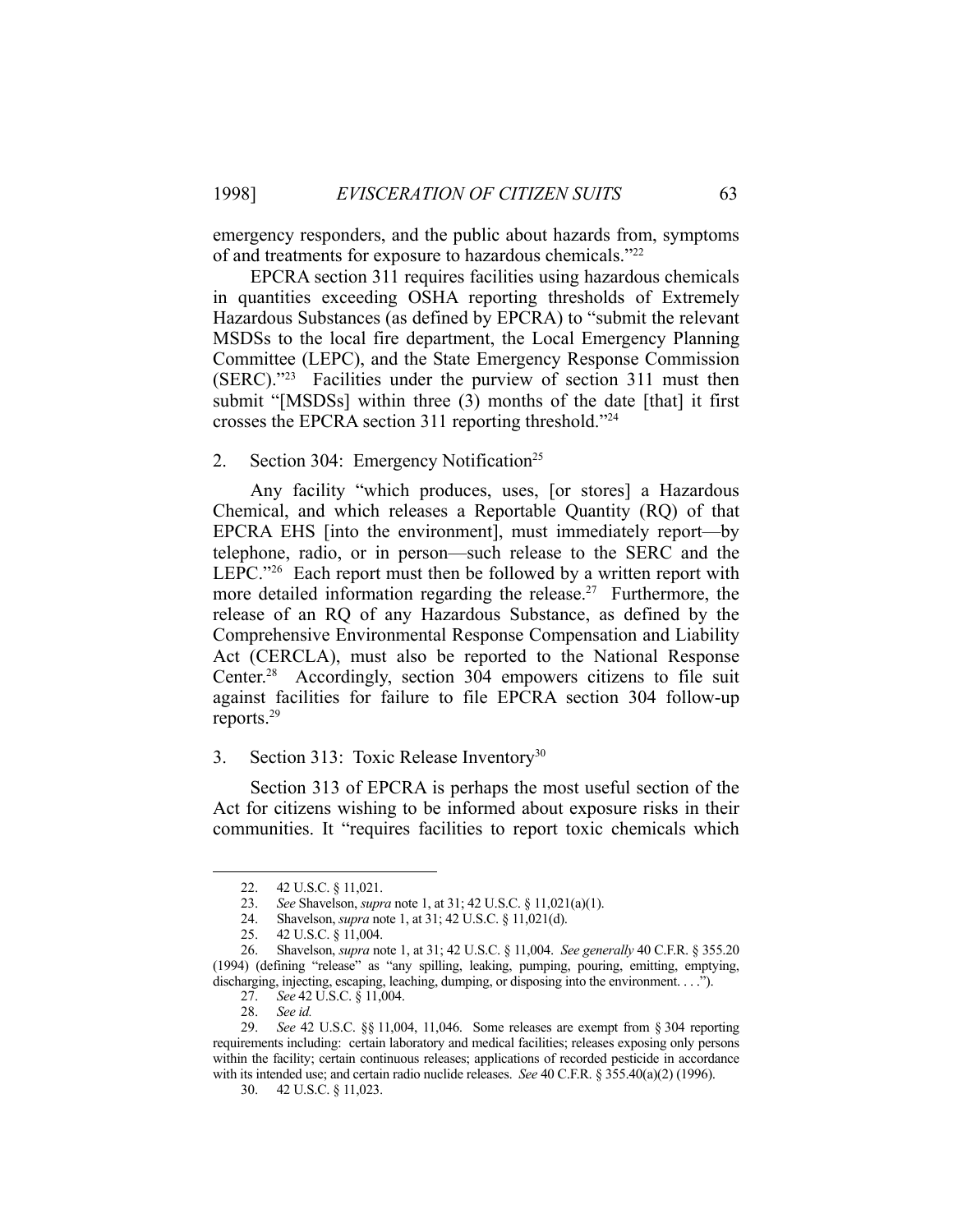are regularly released [into] the environment."31 This information is then compiled by the EPA and made available on a nationally available computer database, the Toxic Release Inventory (TRI), which makes it easy for citizens to acquire information.<sup>32</sup> The TRI has made it possible for citizens and government officials to estimate the quantity of pollutants entering our environment.<sup>33</sup>

#### 4. Section 326: Citizen Suits<sup>34</sup>

 Under EPCRA section 326, "any person," including individual citizens and citizen groups, may enforce the Right-to-Know requirements of the Act against facility owners or operators, the EPA, and the States.<sup>35</sup> Citizens may file suit against a facility for failure to file any of the required reports contained in the Act.<sup>36</sup> Likewise, citizens may file suit against a State or the EPA for failing to make any portion of the required reporting information available to the public.<sup>37</sup>

 Like citizen suit provisions contained in other environmental statutes, EPCRA section 326 contains procedural requirements for filing suit.<sup>38</sup> Accordingly, the appropriate venue for EPCRA citizen suits is the federal district court where the violation occurs.<sup>39</sup>

 The district courts "have broad authority to [assess remedies in EPCRA cases,] including declaratory and injunctive relief."40 The

<u>.</u>

38. *See id.* § 11,046.

 39. *See id.* § 11,046(b)(1). However, pursuant to 42 U.S.C. § 11,046(b)(2), suits against the EPA must be brought in the District Court for the District of Columbia. 42 U.S.C. § 11,046(b)(2).

 40. Shavelson, *supra* note 1, at 33; *see also* 42 U.S.C. § 11,046(c)(1997) (setting forth the requirements for jurisdiction of district courts under EPCRA).

 <sup>31.</sup> Shavelson, *supra* note 1, at 31.

 <sup>32.</sup> *See id.* at 32.

 <sup>33.</sup> *See id.* Although the TRI is incredibly useful, it has been noted that the TRI is, for the most part, incomplete because a large number of facilities fail to file the required forms. *See id.* In fact, Robert W. Shavelson notes that as much as 40% of the facilities required to file form R (the TRI reporting form) often fail to do so. *See id.*

 <sup>34. 42</sup> U.S.C. § 11,046.

 <sup>35.</sup> *See id.* § 11,046(a)(1)(A)-(D).

 <sup>36.</sup> *Id.* § 11,046(a)(1)(A). The required reports include a follow-up emergency notice under EPCRA section 304(c); a MSDS under OSHA or EPCRA section 311(a); an inventory form under EPCRA section 312(a); or a toxic chemical release form under EPCRA section 313. *See id.*

 <sup>37.</sup> Nondiscretionary duties delegated to states and the EPA include: publishing inventory forms responding to a petition to add or delete a chemical (under the Toxic Release Inventory reporting requirements) within 180 days after receipt of the petition, publishing a toxic chemical release form establishing a computer database in accordance with EPCRA section 313(j) promulgating trade secrets regulations under EPCRA section 322(c) and rendering decisions in response to petitions requesting trade secret information under EPCRA section322(d) within nine months after the receipt of the petition. 42 U.S.C.  $\S 11,046(a)(1)(B)-(C)$ .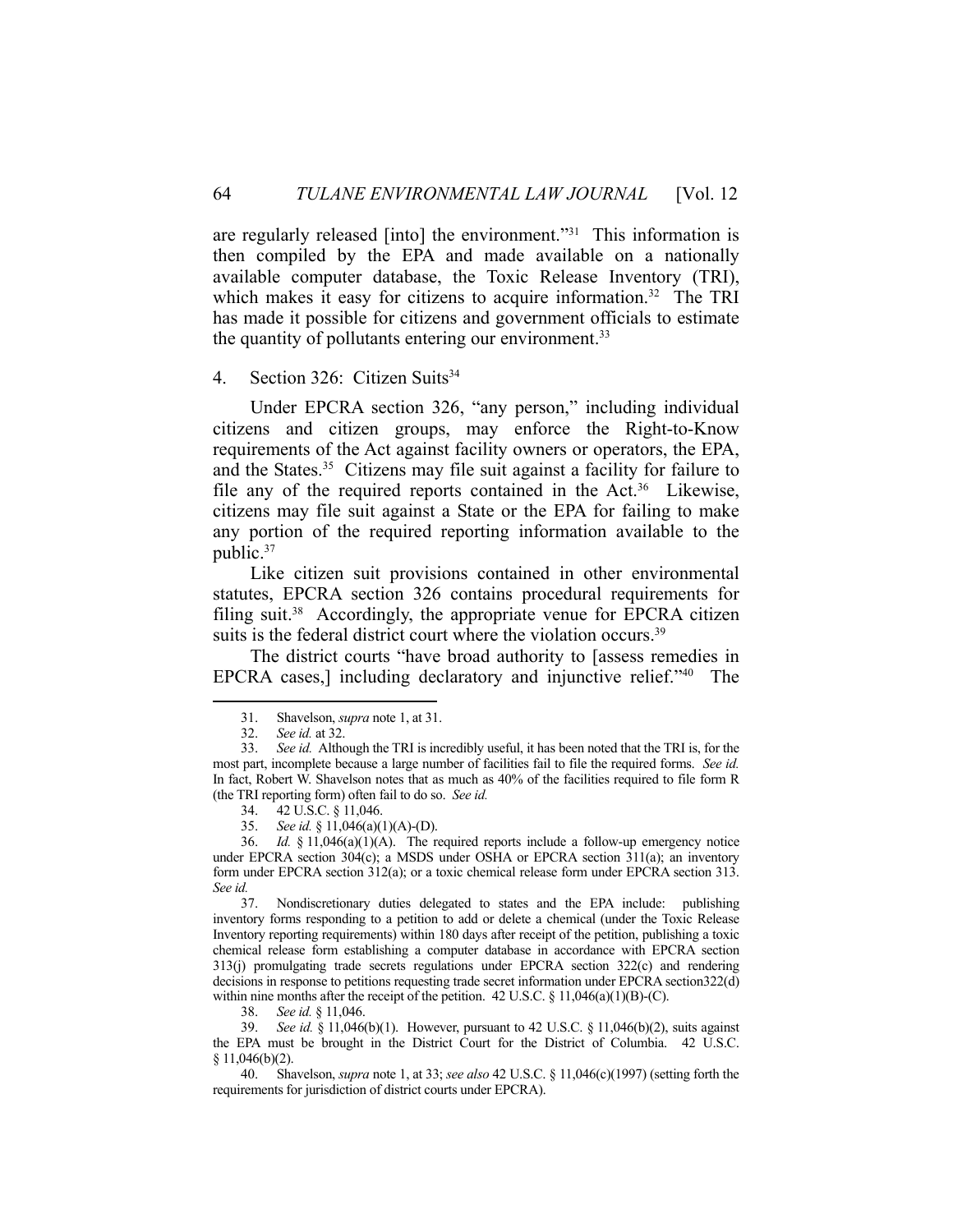courts may also impose civil penalties in the amount of \$25,000 per violation for failure to submit Toxic Release Inventory forms.<sup>41</sup> In addition, fines in the amount of \$10,000 per violation may be assessed for failure to submit MSDSs.<sup>42</sup>

 Before initiating a civil suit in federal court, citizens must provide the alleged violator, the EPA, and the State with sixty-days notice of intent to sue.<sup>43</sup> In the notice letter, citizens must provide "their name[s], address[es] and phone [numbers] (and those of their counsel . . .), the specific location of the facility, the facility's owners or operators, and the dates . . ., chemicals and types of violations alleged."44

 If the sixty-day notice period passes, and the EPA has not taken enforcement action, the civil suit may proceed.<sup>45</sup> Attorneys representing citizen plaintiffs are provided an additional incentive to file suit by way of recovering their costs and fees, since EPCRA authorizes courts to award the "costs of litigation, (including reasonable attorney and expert witness fees) to the . . . substantially prevailing party," where appropriate.<sup>46</sup> This fee recovery mechanism is crucial for environmental groups that often lack the financial resources to engage in expensive litigation.47

# *C. Issues in EPCRA Citizen Suits*

 Because citizen suits under EPCRA have historically been filed by experienced observers of industry conduct, such as citizen groups that monitor compliance on a regular basis, EPCRA litigation has mostly addressed arguments about whether or not penalties should be assessed against the alleged violator.<sup>48</sup> Consequently, violators might file all of their out-of-date forms within the sixty-day notice period

 <sup>41. 42</sup> U.S.C. § 11,045(c). Section 325(c) makes every day that a facility is out of compliance a separate violation. *See id.*

 <sup>42.</sup> *Id*.

 <sup>43.</sup> *See* 42 U.S.C. § 11,046(d).

 <sup>44.</sup> Shavelson, *supra* note 1, at 33; *see also* 42 U.S.C. § 11,046(d) (setting forth notice requirements for citizen suits under EPCRA); Hallstrom v. Tillamook County, 493 U.S. 20, 29 (1989)(noting that the sixty-day notice letter is a strict requirement not to be overlooked).

 <sup>45.</sup> The EPA may preclude citizen enforcement of an EPCRA violation by diligently pursuing the violation in federal court or levying fines against the violator. 42 U.S.C. § 11,046(e). However, the EPA seldom takes action in such matters, preferring instead to allow citizen suits to go forward as a means of conserving administrative resources. *See* Shavelson, *supra* note 1, at 32.

 <sup>46.</sup> *See* 42 U.S.C. § 11,046(f)(1997); Shavelson, *supra* note 1, at 33.

 <sup>47.</sup> *See generally* Shavelson, *supra* note 1, at 29-38 (describing the requirements of EPCRA and citizen suits under EPCRA).

 <sup>48.</sup> *See generally id.* (describing the requirements of EPCRA and citizen suits under EPCRA).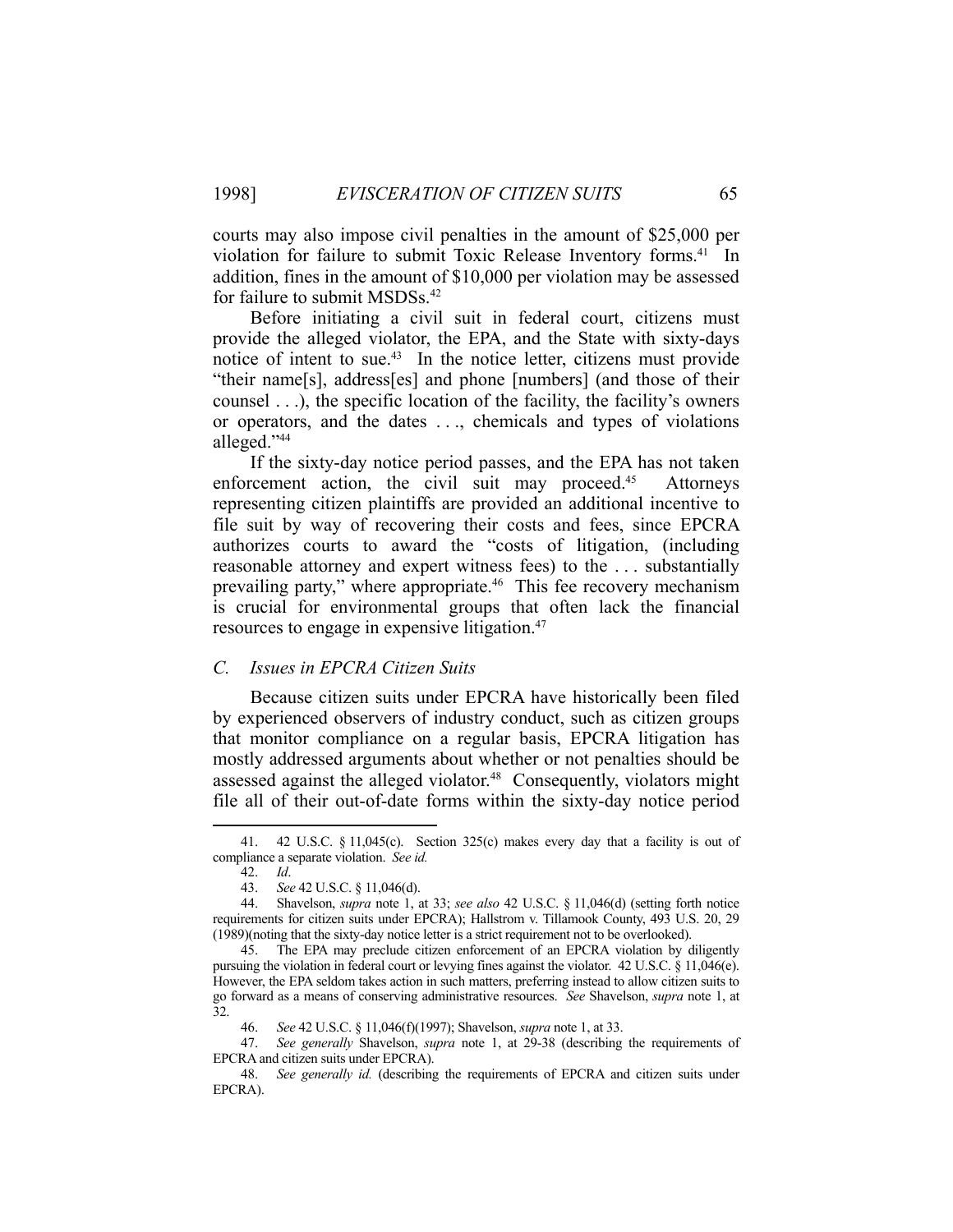and then spend the rest of their energies entering into settlement agreements with plaintiffs, or arguing that the plaintiffs do not have standing to sue.

# 1. Settlements

 The use of settlements in EPCRA cases has proved to be the most beneficial aspect of the Act to citizens. In a practical sense, courts have recognized that settlements (in the form of consent decrees) between the alleged violator and the plaintiff may provide "broader relief than the court could have awarded after a trial."49 Typically, consent decrees "require the defendant to comply fully with EPCRA's reporting requirements, pay a civil penalty to the [United States] Treasury, and pay plaintiff's reasonable attorneys fees."<sup>50</sup> In addition, some courts have held that the parties may agree in a consent decree to apply the United States Treasury funds to Supplemental Environmental Projects (SEPs) that address the harm caused by the violation.<sup>51</sup> District courts have approved consent decrees in which payments were made to such projects.<sup>52</sup> For example, in *Atlantic States Legal Foundation, Inc. v. Whiting Roll-Up Door Manufacturing Corp.,* the court approved a consent decree which required the violator to purchase emergency response equipment for local agencies and to conduct a five-year pollution prevention/toxins use reduction program.53

 The EPA has likewise made use of this tool to penalize polluters and make communities whole after suffering injuries due to the defendant's conduct. In *United States v. Sherwin-Williams*, the EPA entered a consent decree providing that the company would pay \$4.7 million in penalties and as much as \$10 million for a cleanup program aimed at bringing its 123-acre Chicago facility into compliance with federal environmental statutes, including EPCRA.<sup>54</sup> In addition, the

 <sup>49.</sup> Local No. 93 v. City of Cleveland, 478 U.S. 501, 525 (1986).

 <sup>50.</sup> Shavelson, *supra* note 1, at 34.

 <sup>51.</sup> *See* Public Interest Research Group of New Jersey v. Powell Duffryn Terminals, Inc., 913 F.2d 64, 81 n.32 (3d Cir. 1990); Sierra Club v. Electronic Controls Design, 909 F.2d 1350, 1355-56 (9th Cir. 1990).

 <sup>52.</sup> *See* Atlantic States Legal Found., Inc. v. Witing Roll-Up Door Mfg. Corp, No. 90- CV-11095, 1993 WL 114676 (W.D.N.Y. 1993); United States v. Pfizer, Inc. No. 398-CV-2317- CLG (D. Conn. 1998) (requiring Pfizer to implement a pollution prevention program at university laboratories); United States v. Lamb-Western, Inc., No. 98-0280-S-LMB (D. Id. 1998); Upper Chattahoochee Riverkeeper Fund, Inc. v. City of Atlanta No. 1:95-CV-2250-TWT; No. 1:98-CV-1956-TWT (N.D. Ga. 1998).

 <sup>53.</sup> *See id.* 

 <sup>54. 27</sup> Env't Rep. (BNA) 2029 (Feb. 7, 1997).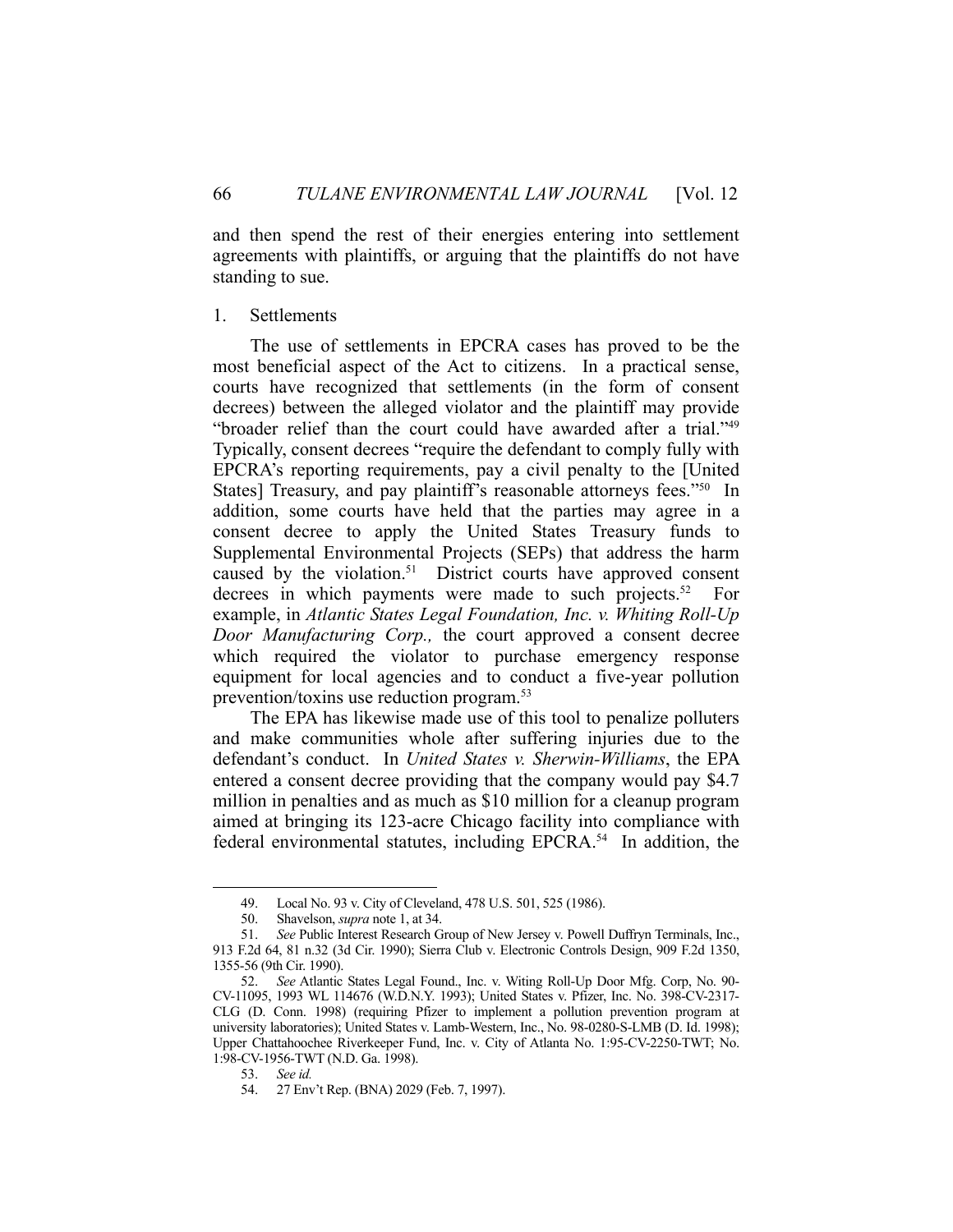EPA has drafted a report highlighting the usefulness of SEPs in citizen suit and agency enforcement actions.<sup>55</sup>

 While penalties play an important role in environmental protection by deterring violations and creating a level playing field, SEPs can play an additional role in securing significant environmental or public health protection and improvements.<sup>56</sup> The citizen plaintiff, therefore, is armed with the right not only to sue to bring facilities into compliance with EPCRA's reporting requirements, but also to provide meaningful solutions to the problems posed by these violations.

2. Standing

 Article III of the United States Constitution grants federal courts the power to hear "cases and controversies."57 To invoke the jurisdiction of the federal courts, plaintiffs must show that the defendant's conduct has injured or will injure them, and that their injury will be redressed by a favorable decision of the court.<sup>58</sup>

 Unlike plaintiffs in typical environmental lawsuits, plaintiffs in EPCRA suits "must show an 'informational injury.'"59 In other words, EPCRA plaintiffs must establish that they have been harmed by the defendant's failure to submit information. As might have been expected, this has not proved a difficult task.<sup>60</sup> Only one EPCRA case to date has been dismissed for the plaintiff's inability to prove injuryin-fact.<sup>61</sup>

 This unfettered acknowledgment of plaintiff's injury has been due in large part to a plaintiff's ability to assert several different forms of injury due to a defendant's violations. First, plaintiffs have argued that "without [a] defendant's EPCRA information, they [were] unable to make informed decisions about where to live, work, and recreate."62 Second, plaintiffs may argue that a lack of information makes emergency response impossible.<sup>63</sup> Third, some plaintiffs have

 <sup>55.</sup> U.S. EPA, INTERIM REVISED SUPPLEMENTAL ENVIRONMENTAL PROJECTS POLICY, May 8, 1995, at 2.

 <sup>56.</sup> Depending on circumstances and cost, SEPs also may have a deterrent impact.

 <sup>57.</sup> U.S.CONST. art. III, § 2, cl.1.

 <sup>58.</sup> *See* Shavelson, *supra* note 1, at 33.

 <sup>59.</sup> *Id. See generally* Atlantic States Legal Found., 1993 WL 114676, at \*1-\*12 (describing injuries plaintiffs may suffer under EPCRA). Normally, a plaintiff can show that health, recreational or aesthetic interests have been harmed to establish standing. *See* Lujan v. Defenders of Wildlife, Inc., 504 U.S. 555, 560, 562 (1992).

 <sup>60.</sup> Shavelson, *supra* note 1, at 34.

 <sup>61.</sup> *See id.* 

 <sup>62.</sup> *Id*.

 <sup>63.</sup> *See id*.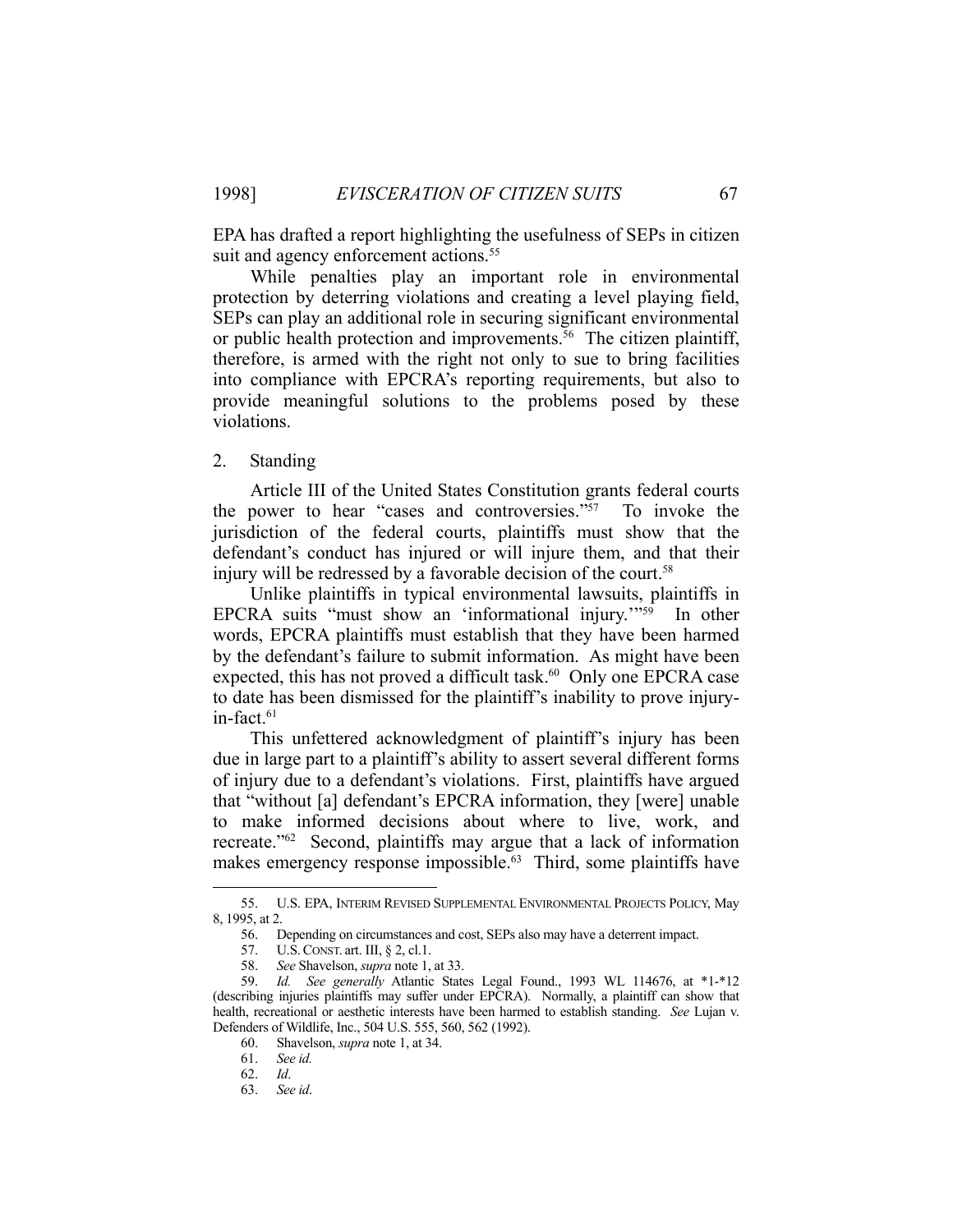argued that they were injured in a procedural capacity because they were denied information to which they had a statutorily created right.64 Finally, citizen groups have rightfully argued that they have been injured in an organizational capacity, because researching and discovering EPCRA violations takes time away from their primary tasks which include informing the public about the content of required forms.65

#### III. *STEEL COMPANY V. CITIZENS FOR A BETTER ENVIRONMENT*<sup>66</sup>

#### *A. Case History*

 In 1995, Citizens for a Better Environment (CBE) filed a citizen suit against the Steel Company (the Company) for its failure to submit hazardous chemical inventory forms under EPCRA sections 311 and 312 and toxic release inventory forms under EPCRA section 313.67 In accordance with the Act, prior to filing suit, CBE notified the Company that it had not met its reporting obligations since 1988.<sup>68</sup> Upon receiving this notice, the Company immediately filed its overdue forms.69 When the sixty-day waiting period expired without the EPA bringing an enforcement action, CBE filed a citizen suit in federal district court under EPCRA section 326.70 The Steel Company then promptly filed  $12(b)(1)$  and  $(6)$  motions for want of jurisdiction and failure to state a claim upon which relief could be granted. 71 The Steel Company contended that the court lacked jurisdiction to maintain the suit because the appropriate documents had been filed within the sixty-day period.<sup>72</sup> The Steel Company also argued that the overdue filing satisfied EPCRA's requirements and eviscerated CBE's claim, because EPCRA does not provide relief for purely past violations of the Act.73 The district court agreed with Steel Company,

 <sup>64.</sup> *See id.* at 30. Procedural standing is separate from informational injury in that it establishes wholly different grounds whereby the plaintiff suffers harm. In the EPCRA context, however, procedural injury can be likened to informational injury because the only procedures are those dealing with the filing of timely reports. The Supreme Court is split over whether procedural injury is sufficient for the purposes of maintaining standing. *See Defenders of Wildlife*, 504 U.S. at 555.

 <sup>65.</sup> Shavelson, *supra* note 1, at 34.

 <sup>66. 118</sup> S. Ct. 1003 (1998).

 <sup>67.</sup> *See* Citizens For a Better Env't v. Steel Co., 90 F.3d. 1237, 1241 (7th Cir. 1996), *cert. granted*, 117 S. Ct. 1079 (1997), *vacated*, 118 S. Ct. 1003 (1998).

 <sup>68.</sup> *See id.*  69. *See id.*

 <sup>70.</sup> *See id.* See id.

 <sup>72.</sup> *See id.*

 <sup>73.</sup> *See id.*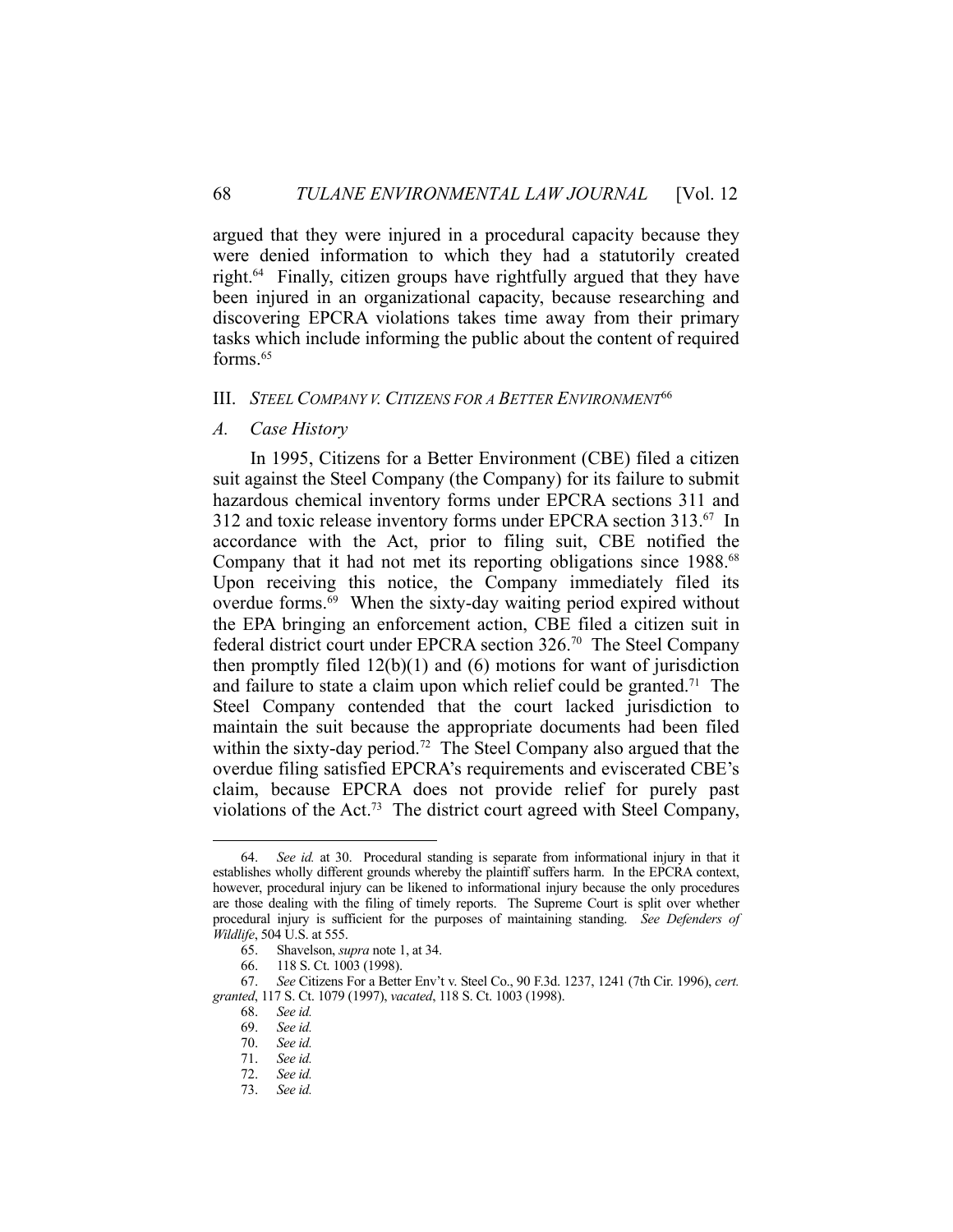holding that the case was factually indistinguishable from the Sixth Circuit's ruling in *Atlantic States Legal Foundation, Inc. v. United Musical Instruments*. 74 The Seventh Circuit reversed this ruling, finding that although the *Steel Company* case was "factually indistinguishable," the plain language of EPCRA provides relief for citizens maintaining suits for purely past violations of the Act.75 The United States Supreme Court then granted *certiorari* to resolve this conflict between the Sixth and Seventh Circuits.76 Unfortunately, the Court never addressed the merits of the case. Instead, the Court agreed with the Steel Company's contention that CBE lacked standing to bring the suit. $77$ 

 While the Justices unanimously agreed that the case should be dismissed, their reasoning differed.78 Justice Scalia's opinion, in which Chief Justice Rehnquist and Justices O'Connor, Kennedy, and Thomas joined, concluded that unless the question of standing was satisfactorily resolved, the Court could not address the question of statutory interpretation.<sup>79</sup> The majority stated that "Article III jurisdiction is always an antecedent question .... For a court to pronounce upon the meaning of the constitutionality of a state or federal law when it has no jurisdiction to do so is, by very definition, for a court to act *ultra vires*."80 In effect, the Court pronounced that the purpose of EPCRA is not the filing of *timely* reports that allow communities to prepare for accidents at facilities which handle extremely hazardous materials.<sup>81</sup> Rather, the purpose of the statute is for facilities to file *any* reports.82

 The Court's decision may have significant impacts on all citizen suit provisions, despite the fact that the majority chose not to address whether EPCRA section 326 authorizes citizens suits for wholly past violations.83 The *Steel Company* decision extended the *Gwaltney*  doctrine via another path—the unredressability of purely past violations of EPCRA.84

 <sup>74.</sup> *See id.* at 1242 (citing Atlantic States Legal Found., Inc. v. United Musical Instruments U.S.A., Inc*.*, 61 F.3d 473 (6th Cir. 1995)).

 <sup>75.</sup> *See id.* at 1242-43.

 <sup>76.</sup> *See* 117 S. Ct. 1079 (1997).

 <sup>77.</sup> *See* Steel Co. v. Citizens for a Better Env't, 118 S. Ct. 1003, 1020 (1998).

 <sup>78.</sup> *See id.* at 1003-32.

 <sup>79.</sup> *See id.* at 1012-13.

 <sup>80.</sup> *Id.* at 1016.

 <sup>81.</sup> *See id.* at 1018.

 <sup>82.</sup> *See id.* 

 <sup>83.</sup> *See id.*

 <sup>84.</sup> *See* Gwaltney of Smithfield, Ltd. v. Chesapeake Bay Found., Inc., 484 U.S. 49, 64

<sup>(1987) (</sup>holding that the Clean Water Act does not authorize suits for purely past violations).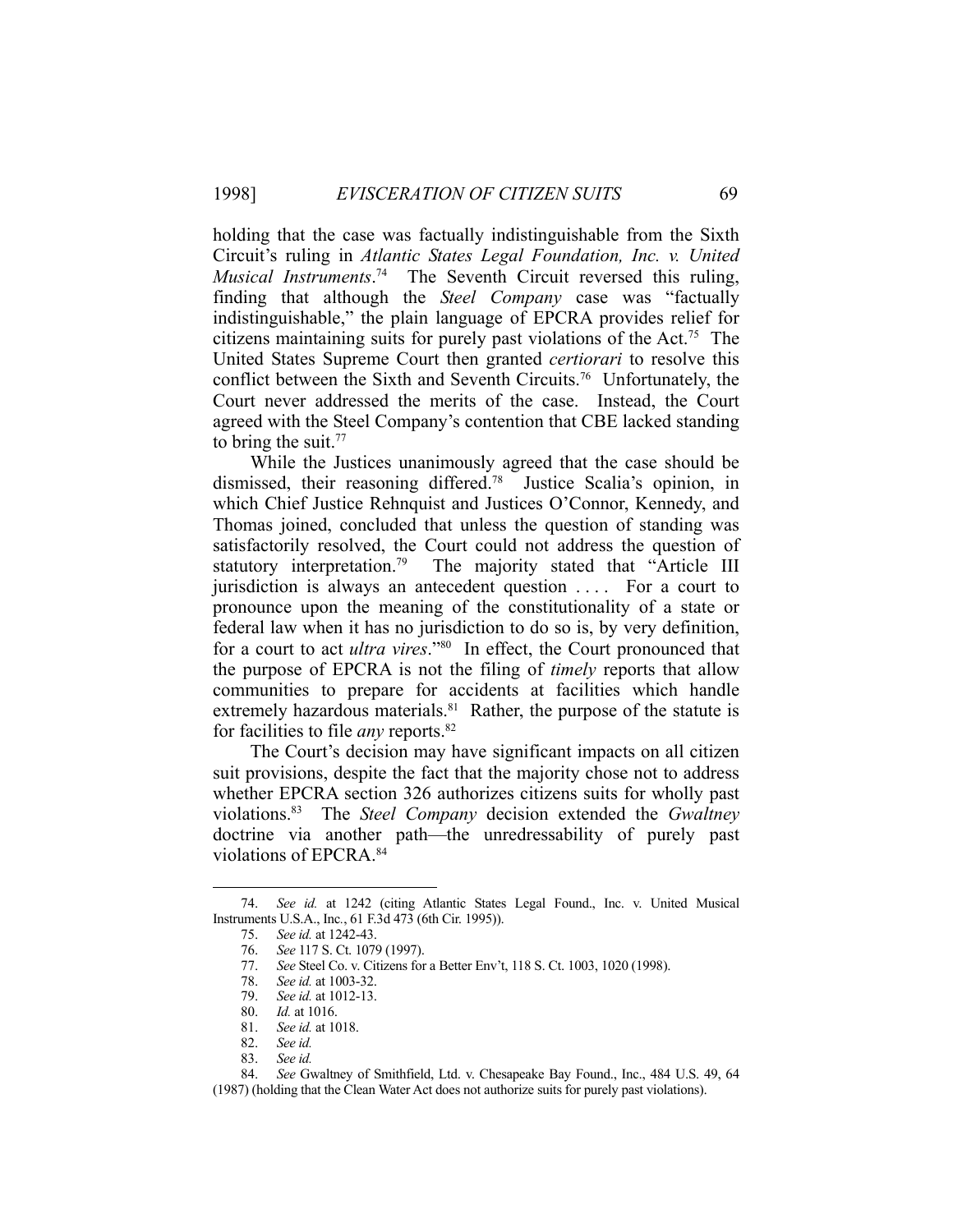# *B. The Arguments*

 The majority, led by Justice Scalia, declined to address the merits question of whether EPCRA permits suits against polluters for purely past violations.85 Instead the Court held that the respondent, CBE, failed to meet the standing requirement of Article III, Section 2 of the United States Constitution.86

 The Article III jurisprudence requires that plaintiffs suing in federal court satisfy three requirements to maintain a cause of action. First, the plaintiff must allege and ultimately prove "injury in fact," a harm suffered by the plaintiff that is "concrete and actual or imminent, not 'conjectural' or 'hypothetical."<sup>87</sup> Second, causation must exist which is fairly traceable to the defendant's conduct.<sup>88</sup> Third, the plaintiff's harm must be redressable by a verdict in the plaintiff's favor.<sup>89</sup> While these requirements have always been the mainstay of standing, redressability has only found its way, in any material manner, into the decisions of the Supreme Court in the past twenty-five years.<sup>90</sup> Furthermore, the introduction of redressability as a silver bullet against congressionally mandated standing in *Steel Company* is an extraordinarily broad extension of the theory.<sup>91</sup> It is therefore necessary to analyze the decision in depth, and with specific reference to the arguments rejected by the Court, to ascertain the true meaning of the redressability analysis that has been established.

#### 1. Standing

1

 While arguments over the Constitutional requirement of standing are nothing new, there has never been a consistent body of law encompassing what elements of standing a plaintiff must demonstrate.<sup>92</sup> The courts follow few hard and fast rules with any amount of consistency. When rules are applied, they are presented as

 <sup>85.</sup> *See* Steel Co. v. Citizens for a Better Env't, 118 S. Ct. 1003, 1018 (1998).

 <sup>86.</sup> *See id.* at 1020. The jurisdiction of the federal courts extends only to "Cases" and "Controversies." U.S. CONST. art. III, § 2.

 <sup>87.</sup> *Steel Co*., 118 S. Ct. at 1016 (citing Whitmore v. Arkansas, 495 U.S. 149, 155 (1990)).

 <sup>88.</sup> *See id.* (citing Simon v. Eastern Ky. Welfare Rights Org., 426 U.S. 26, 41-42 (1976)).

 <sup>89.</sup> *See Simon*, 426 U.S. at 45-46.

 <sup>90.</sup> William A. Fletcher, *The Structure of Standing*, 98 YALE L.J. 221, 227-28 (1988).

 <sup>91.</sup> In previous cases, redressability was generally presumed where a plaintiff could prove injury in fact and causation. *See id.* at 239-40. Robert W. Shavelson has noted that the typical issue in EPCRA cases is whether the plaintiff has been injured, and that "only one EPCRA case has been dismissed for lack of standing." Shavelson, *supra* note 1, at 34 (citing McCarmick v. Anschultz Mining Corp., 19 Envtl L. Rep. (Envtl. L. Inst.) 20902 (E.D. Mo. 1989)).

 <sup>92.</sup> Requirements for standing include: injury-in-fact, causation, and redressability. *See* Whitmore v. Arkansas, 495 U.S. 149, 155 (1990).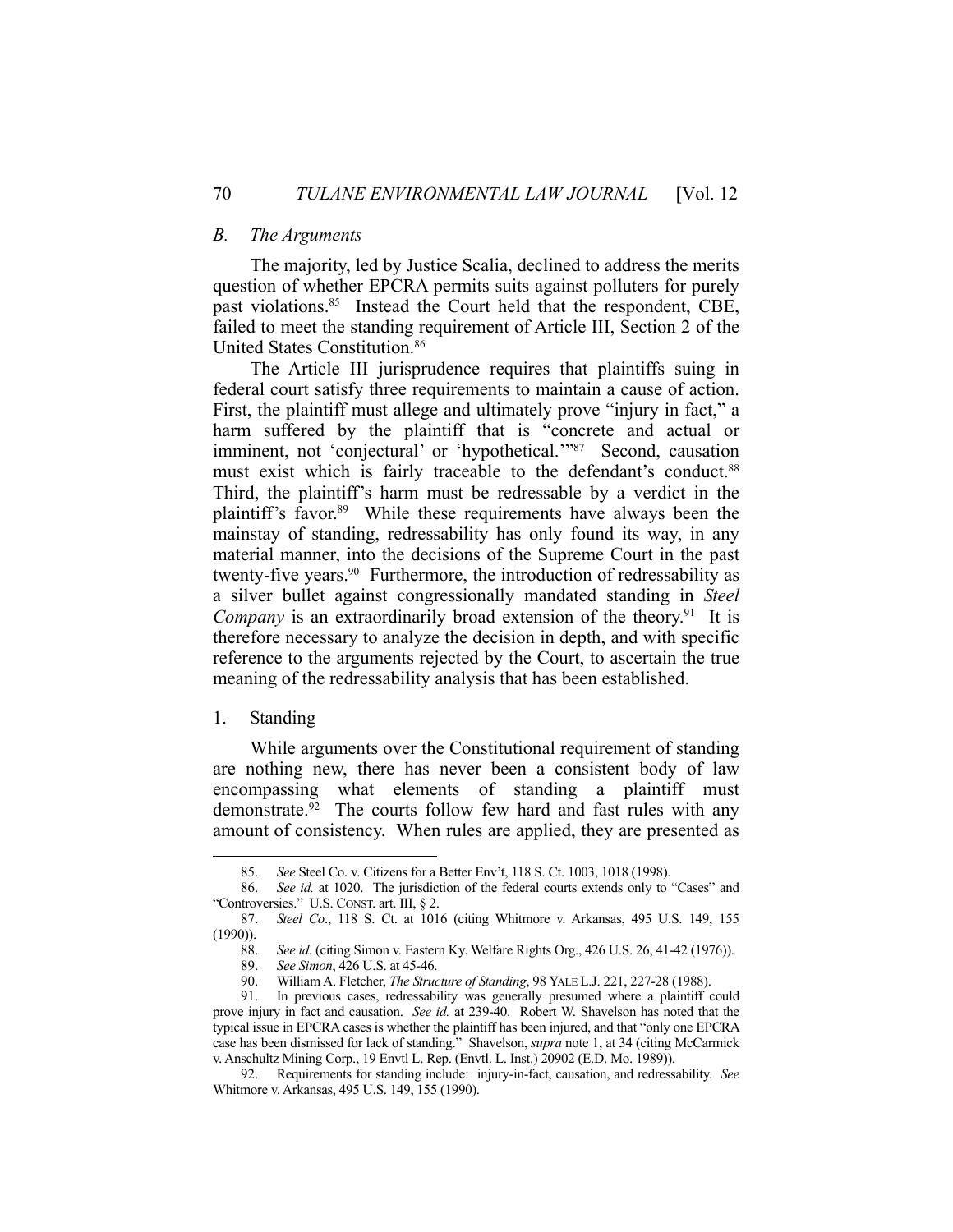emanating from some fountain of truth whose origin we may never know.<sup>93</sup> Standing has even been described as a "word game played by secret rules."94 In *Steel Company*, this ambiguity is highlighted by the majority's ability to apply a redressability analysis without concern for the underlying purposes of the remedies sought by CBE.

 In *Steel Company*, CBE alleged three claims for standing. First, it alleged concrete standing for the citizens living near the Steel Company.95 Second, CBE alleged organizational standing, emanating from the Steel Company's failure to supply reports about its storage and emissions of toxic substances.<sup>96</sup> Third, CBE alleged procedural standing, resulting from the Steel Company's failure to comply with EPCRA's reporting requirements. $97$  Each of these claims supported similar claims for relief.<sup>98</sup> The majority opinion of the Court concluded that each form of standing was reducible to one form of injury, the denial of information.<sup>99</sup> As such, the Court declined to address whether the denial of information was sufficient to establish injury-in-fact.100 Reducing the lengthy discussion of injury posited by the respondent and its amici allowed the Court to simply conclude that there was no redress for a denial of information when the information had been supplied.101 Unfortunately, the majority's analysis is nothing more than a mixing of cause and effect. The cause of injury in each case is the denial of information, but the injury differs depending on which theory of standing is being employed. Therefore, it is essential to dissect the reasoning the Court employed

 <sup>93.</sup> The necessity for changes exists in the structure of standing law. *See, e.g.*, Fletcher, *supra* note 90, at 221 (proposing that the question of standing should rely on the merit of the claim); David P. Currie, *Misunderstanding Standing,* 1981 SUP. CT. REV. 41 (1981) (noting U.S. Supreme Court's inconsistencies on issues of standing); Richard H. Fallon, *Of Justiciability, Remedies, and Public Law Litigation: Notes on the Jurisprudence of Lyons*, 59 N.Y.U. L. REV. 1 (1984) (arguing that the potential effectiveness of a remedy should not be considered in standard analysis); Gene R. Nichol, *Abusing Standing: A Comment on* Allen v. Wright, 133 U. PA. L. REV. 635 (1985) (arguing that the holding of *Allen v. Wright* makes standing requirements even more incomprehensible than before).

 <sup>94.</sup> Flast v. Cohen, 392 U.S. 83,129 (1968) (Harlan, J., dissenting).

 <sup>95.</sup> *See* Respondent's Brief at \*9, Steel Co. v. Citizens for a Better Env't, 118 S. Ct. 1003  $(1998)$  (No. 96-643)  $(1997 \text{ WL } 348462, *9)$  (indicating that members of CBE lived in the area of petitioner's facility).

 <sup>96.</sup> *See id.* at \*5 (CBE routinely investigates companies to determine whether or not they are in compliance with § 312 and § 313 of EPCRA).

 <sup>97.</sup> *See* Amicus Brief in Support of Respondent filed by National Resources Defense Council, Inc. et. al. at \*17, Steel Co. v. Citizens for a Better Env't, 118 S. Ct. 1003 (1998) (No. 96-643) (1997 WL 351105, \*17).

 <sup>98.</sup> *See* Steel Co. v. Citizens for a Better Env't, 118 S. Ct. 1003, 1017-18.

 <sup>99.</sup> *See id.* at 1018.

 <sup>100.</sup> *See id.*

 <sup>101.</sup> *See id.* at 1020.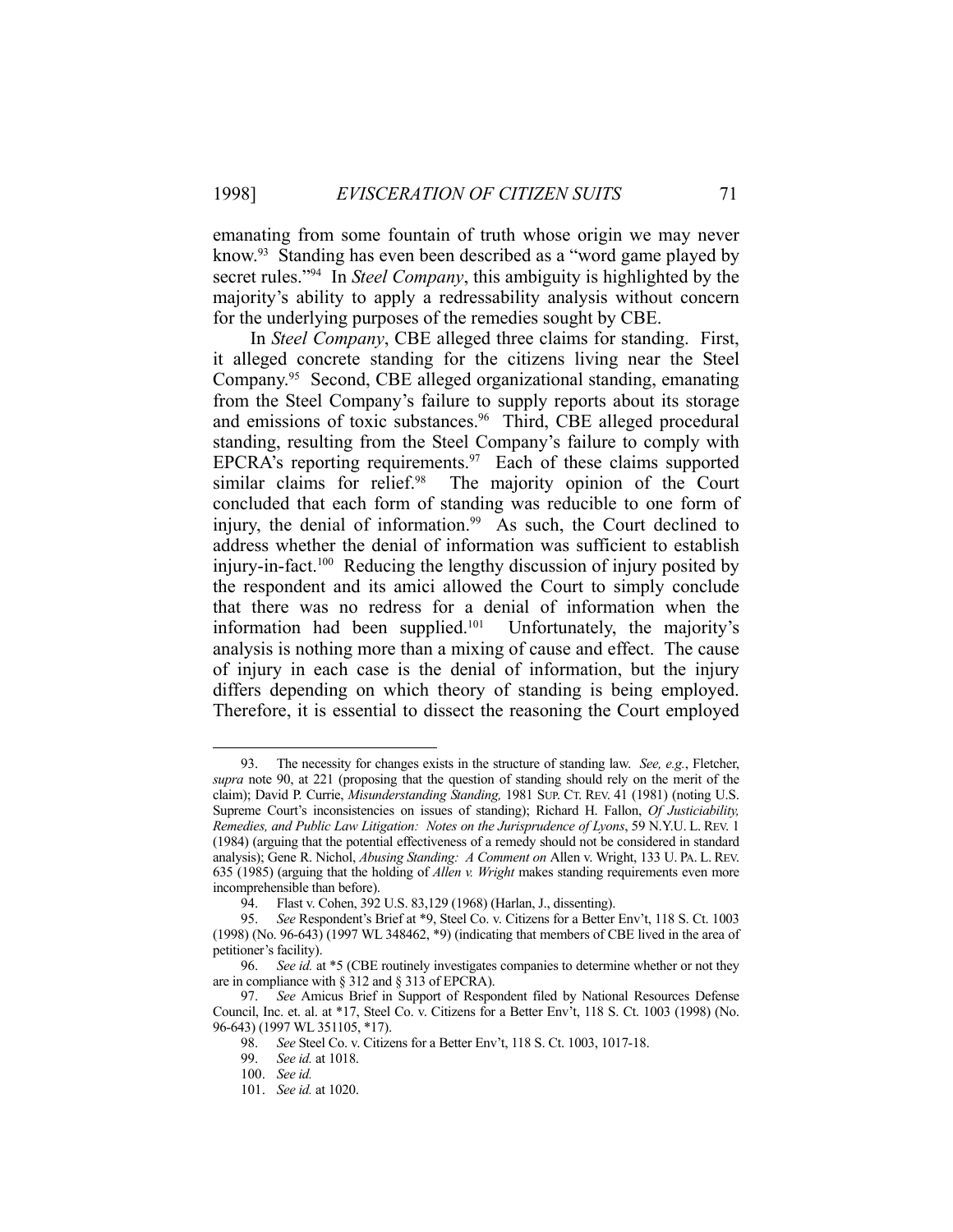in dismissing these claims to determine what the true nature of the redressability requirement has become.

#### 2. Redressability

 After reducing the injury that CBE suffered from the denial of information, the majority paved a highway over the top of CBE's contentions that the relief sought would redress its injuries. Justice Scalia employed a "mechanistic" construction of redressability, denying the history of this requirement as a judicial implement for protecting the Separation of Powers principles embodied in the Constitution.<sup>102</sup> The Court's opinion simply stated that redressability is a time honored facet of Article III. $103$  Significantly, the Court concluded that prayer for an award of all costs in connection with the investigation and prosecution of the matter, including reasonable attorney costs, cannot suffice to establish standing because redress for that "injury" exists only by virtue of the fact that the plaintiff filed the lawsuit.<sup>104</sup> Equally significant was the Court's holding that an order requiring payment of civil penalties to the U.S. Treasury did not redress injury to CBE or its members.<sup>105</sup> The Court stated that,

[a]lthough a suitor may derive great comfort and joy from the fact the United States Treasury is not cheated, that a wrongdoer gets his just desserts, or that the nation's laws are faithfully enforced, that psychic satisfaction is not an acceptable Article III remedy because it does not redress a cognizable Article III injury.106

 On the other hand, the Court stated that if CBE had alleged in its complaint the likelihood of possible repetition of the violations, the redressability issue would not be so questionable.<sup>107</sup> In the Court's opinion, had CBE alleged a "continuing violation or the imminence of a future violation, the injunctive relief requested would remedy the alleged harm."108 But, given that "there [was] no such allegation here and on the facts of the case, there [was] no basis for it. Nothing supports the requested injunctive relief except respondent's generalized interest in deterrence, which is insufficient for purposes of Article III."<sup>109</sup> Finding that CBE did not meet the redressability

 <sup>102.</sup> *See id.* at 1027 (Stevens, J., concurring).

 <sup>103.</sup> *See id.* at 1016-17.

 <sup>104.</sup> *See id.* at 1019.

 <sup>105.</sup> *See id*. at 1018-19.

 <sup>106.</sup> *Id.* at 1019.

 <sup>107.</sup> *See id.*

 <sup>108.</sup> *Id.* at 1018.

 <sup>109.</sup> *Id.* at 1019.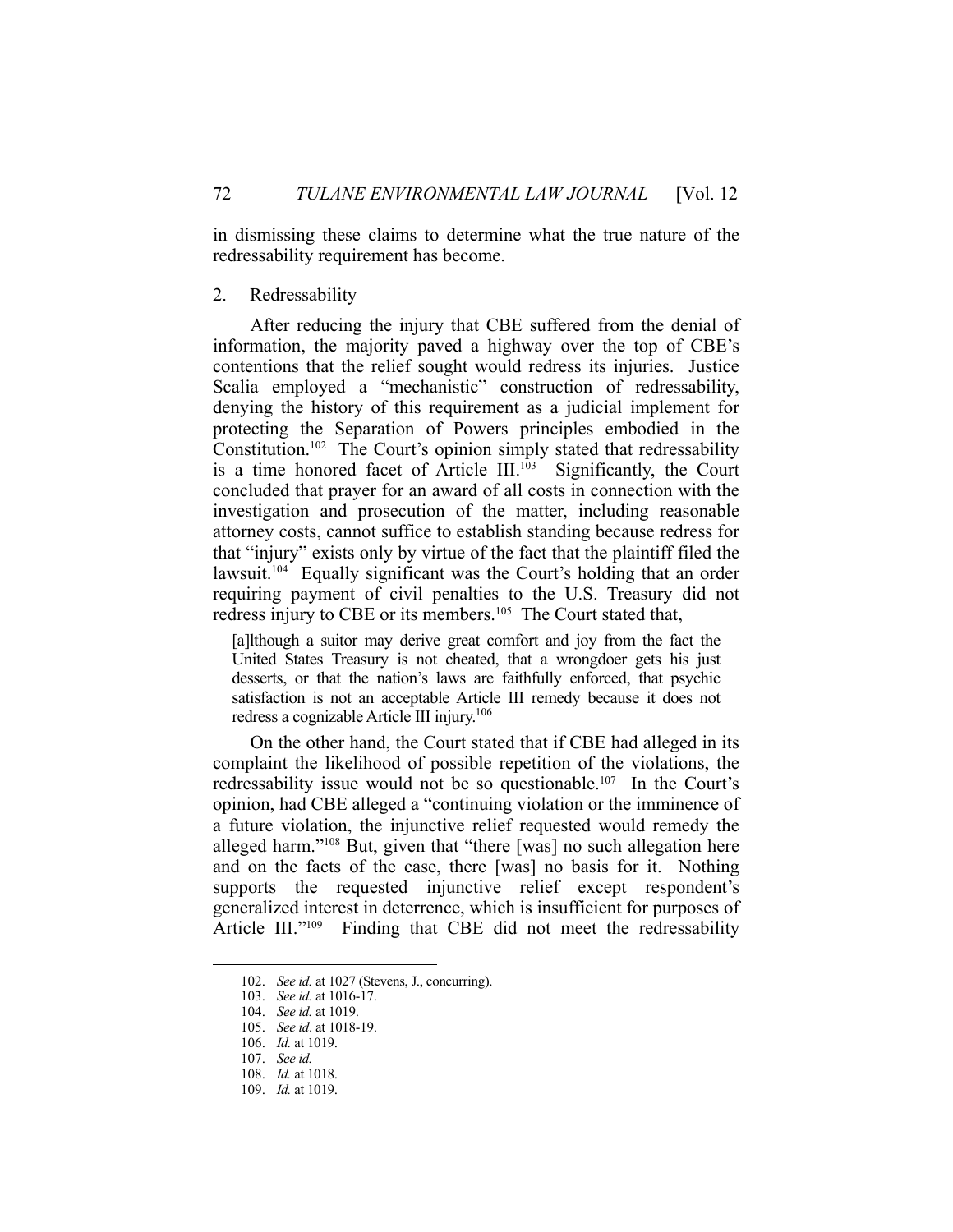requirements of Article III, the Court ruled that the case must be dismissed, adding that however important the merits of the underlying EPCRA interpretive issue may be, "EPCRA will have to await another day."110

# 3. Declaratory Relief

 The majority opinion held that declaratory relief would be meaningless because no controversy over whether the Steel Company violated EPCRA existed.111 Indeed, the petitioner admitted to having violated EPCRA, but maintained that violations, when cured within the sixty-day notice period, were not subject to penalties under the statute.<sup>112</sup> CBE's contention, however, was not that a declaratory judgment was necessary to determine that the statute had previously been violated. Rather, CBE's contention went to the heart of the case; a failure to report in the past is a present and existing violation of the statute.<sup>113</sup> The majority denounced this contention with derision, holding that, "the declaratory judgment is not only worthless to respondent, it is seemingly worthless to all the world."<sup>114</sup> This statement is set forth as the predicate to the Court's ultimate discussion of redressability, which gives scant attention to the actual arguments made by CBE, preferring instead to veil the decision in some sort of ultimate truism regarding redressability, a requirement of standing that had henceforth never been applied to a case such as this between two private parties.<sup>115</sup>

 Declaratory relief in this form not only makes the statement that past violations are necessarily called for under EPCRA, it also redresses the concrete injury suffered by citizens living near the plant. It vindicates their right not only to information, but also to timely filed information. Untimely filed reports, as those filed by the Steel Company, are meaningless to a community that wishes to be responsive to the dangers which citizens incur living near an industrial facility. Undoubtedly, untimely filing sets a community back weeks, months, and in some cases years in terms of emergency preparation. Declaratory relief states that communities have the right to be protected from such backlogs and provides for actual

 <sup>110.</sup> *Id.* at 1020.

 <sup>111.</sup> *See id.* at 1017.

 <sup>112.</sup> *See id.* at 1009.

 <sup>113.</sup> *See* Respondent's Brief Steel Co. v. Citizens for a Better Env't, 118 S. Ct. 1003 (1998) (No. 96-643) (1997 WL 348462, \*7-16).

 <sup>114.</sup> Steel Co*.* v. Citizens for a Better Env't, 118 S. Ct. 1003, 1018 (1998).

 <sup>115.</sup> *See id.* at 1018-20.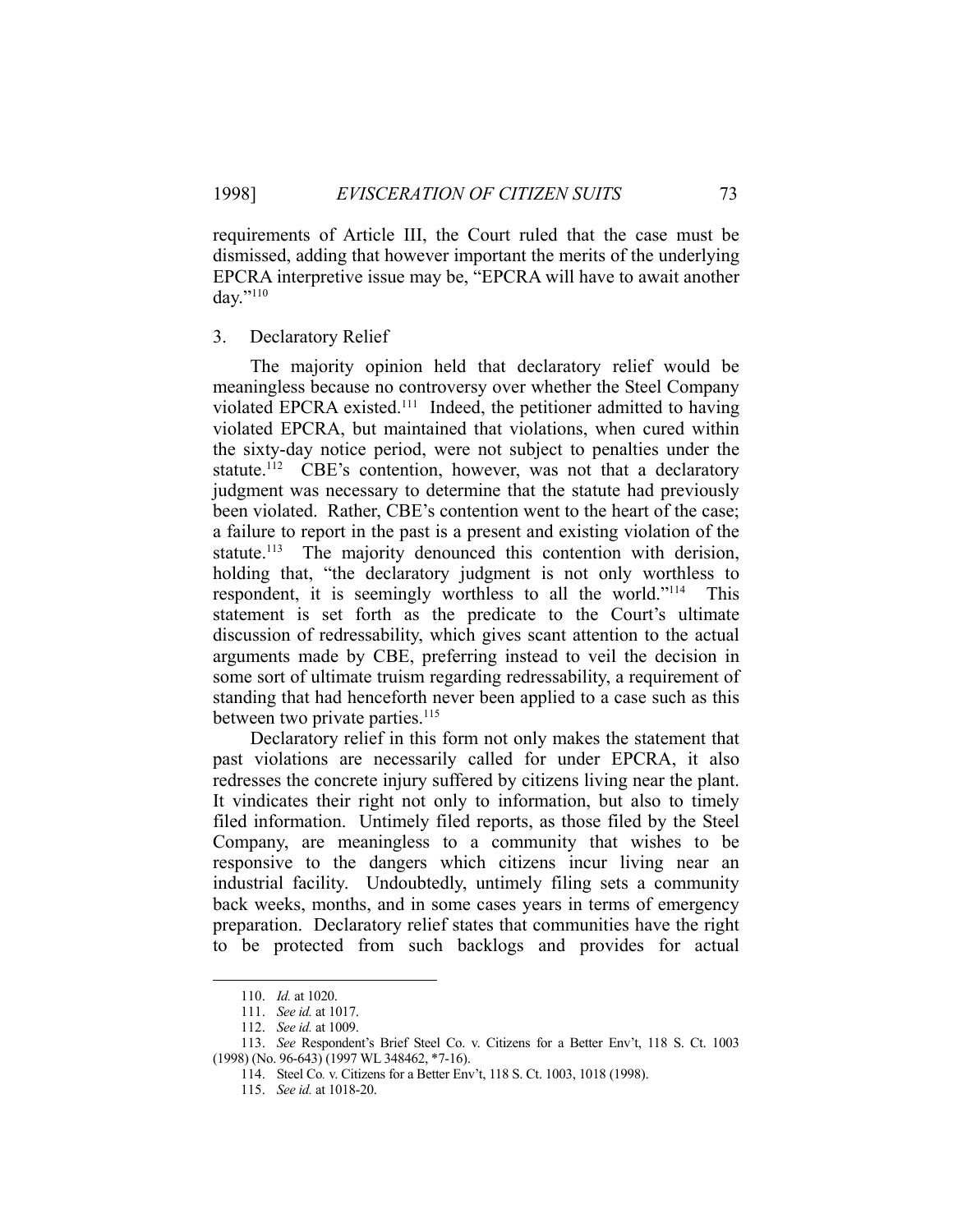representation of their right in the law. If there exists a right to the information at all, there is little doubt that the Court's pronouncement of this right in favor of CBE would allow citizens living near polluters to understand this right.

4. Injunctive Relief: Authorization to Periodically Inspect Petitioner's Facilities and Records with Costs; and an Order Requiring Petitioner to Provide Respondent with Copies of all Compliance Reports

 Citizens for a Better Environment also prayed for injunctive relief, including authorization to inspect petitioner's facilities, and an order requiring the Steel Company to provide CBE with copies of all compliance reports.116 The Court held that, because there was no imminence of future harm, no remedy existed for the wrongs alleged.<sup>117</sup> While this assertion by the majority seems to make sense at first glance, it denies the central focus of the concrete harms alleged. CBE alleged it was injured because a lack of timely information harmed its members' ability to be prepared in the case of an emergency.<sup>118</sup> In many cases, accurate and timely reporting allows a level of trust to develop between industry and the community which, in turn, allows for inspection by community officials and citizens. In cases like *Steel Company*, where reporting has been lacking for several years, the facility has essentially operated under a veil of secrecy. Therefore, it is often difficult for emergency response officials and citizens to evaluate the risks that are being imposed on them. Consequently, risks continue until emergency preparedness is brought up to speed with the untimely reports.

 Allowing CBE the opportunity to inspect the Steel Company's facilities, and providing it with copies of compliance reports would go far to curtail the negative effects of the Steel Company's failure to report. The injunctive relief sought would afford CBE and its members the ability to assess the potential for emergency situations in much less time, and would therefore help to fill the gap in preparedness created by the Steel Company's violations.

 The Court was unimpressed by this reasoning, however, and held that such relief would only redress CBE's injuries if there was an imminent threat that the Steel Company would fail to report in the

 <sup>116.</sup> *See id.* at 1018.

 <sup>117.</sup> *See id.* at 1019.

 <sup>118.</sup> *See id.* at 1017-18.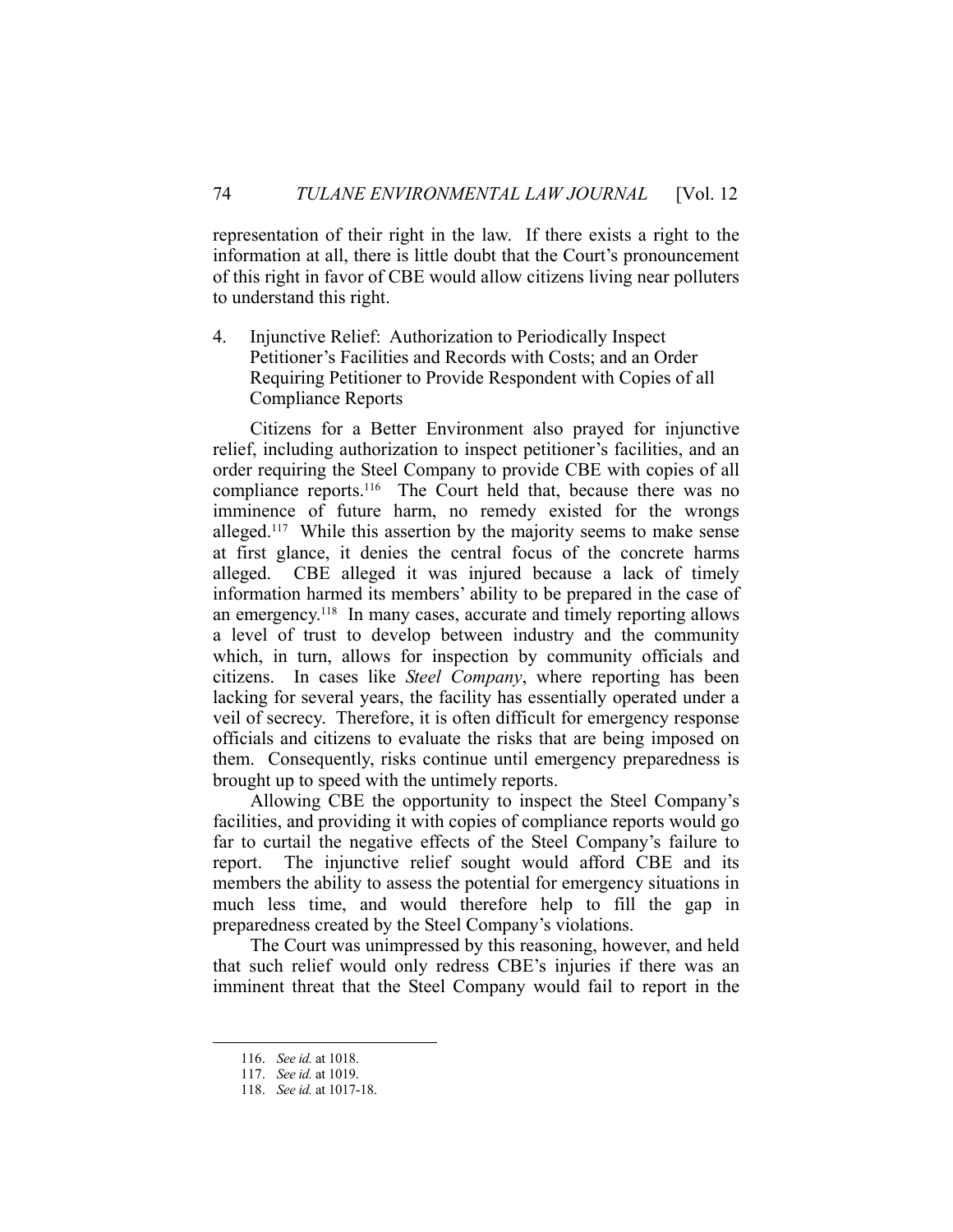future.<sup>119</sup> Unfortunately, the Court failed to set forth what might satisfy this imminent threat requirement. The Court also rejected the EPA's argument, as amicus to the respondent, that past violations were sufficient to establish the potential for future violations.<sup>120</sup>

 Additionally, CBE contended that injunctive relief would provide a deterrent to future violations of the Act.<sup>121</sup> The third prong of standing analysis requires that CBE establish that it is "'likely, as opposed to merely speculative, that the injury would be redressed by a favorable decision.""<sup>122</sup> To meet this requirement, CBE had to show that it was likely to benefit from a decree in its favor. The Court found that CBE had failed to make such a showing.<sup>123</sup>

 CBE contended that since it had "been accorded a procedural right to protect [its] concrete interests," it could "assert that right without meeting all the normal standards for redressability and immediacy."124 CBE analogized its situation to the one set forth in Lujan v. Defenders of Wildlife.<sup>125</sup> In that case, the Court suggested that plaintiffs living near a site for a proposed federal dam would have procedural standing to sue if the licensing agency failed to prepare an Environmental Impact Statement(EIS), even though the EIS might have no impact on the plans for the dam.<sup>126</sup> CBE reasoned that it had a congruent claim for standing to sue the Steel Company for its failure to submit EPCRA reports, even if the filing of those reports would not reduce the impact of releases of toxic chemicals in the community in which CBE's members lived.<sup>127</sup> However, the Court again found that such a procedural interest in the faithful execution of EPCRA was not sufficient to provide CBE with a redressable cause of action.<sup>128</sup>

5. Costs of Litigation

 Section 326(f) of EPCRA authorizes courts to grant the costs of litigation to prevailing plaintiff.129 In *Steel Company*, CBE contended that such authorization allowed for direct redressability of the injuries

 <sup>119.</sup> *See id.* at 1019.

 <sup>120.</sup> *See id.* at 1019-20.

 <sup>121.</sup> *See id.* at 1019.

 <sup>122.</sup> U.S. v. Hays, 115 S. Ct. 2431, 2435 (1995) (quoting Lujan v. Defenders of Wildlife, 504 U.S. 555, 561 (1992)).

 <sup>123.</sup> *See* Steel Co. v. Citizens for a Better Env't, 118 S. Ct. 1003, 1019 (1998).

 <sup>124.</sup> *Defenders of Wildlife*, 504 U.S. at 572 n.7.

 <sup>125.</sup> *See Steel Co*., 118 S. Ct. at 1017-20.

 <sup>126.</sup> *See Defenders of Wildlife*, 504 U.S. at 572.

 <sup>127.</sup> *See Steel Co*., 118 S. Ct. at 1017-18.

 <sup>128.</sup> *See id.* at 1017-20.

 <sup>129.</sup> *See* 42 U.S.C. § 11,046(f) (1997).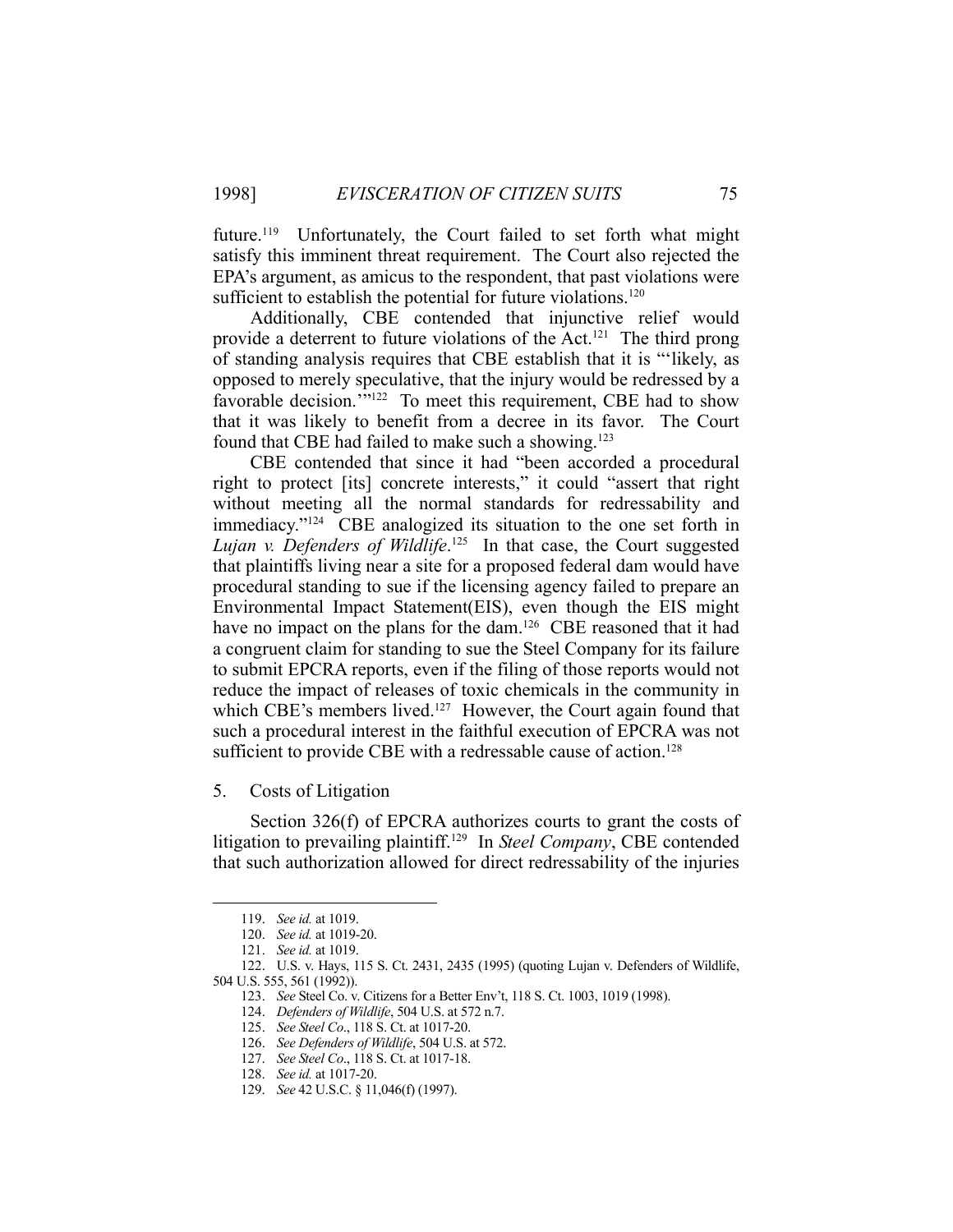caused by the Steel Company's late reporting because such costs obviously would not have accrued if the Steel Company had filed on time.<sup>130</sup> The majority opinion stated that these costs fail to redress respondent's injury because one cannot "achieve standing to litigate a substantive issue by bringing suit for the cost of bringing suit."<sup>131</sup> While this argument undoubtedly succeeds in most cases, it is illogical in the face of a sixty-day notice requirement, and turns a blind eye to the legislative history of the Act. Costs incurred by CBE prior to filing the sixty-day notice were all in preparation for litigation of the issue, as defined by the Act.132 At the point that the notice letter was initially filed, no one could argue that CBE did not have standing. The violation was current (i.e. the reports had not been filed). Thus, the majority implicitly assumed that the sixty-day notice requirement was in place to enable the violator of the statute to avoid paying penalties to the Treasury and to the litigants. To the contrary, the sixty-day notice requirement was not designed so that penalties could be avoided.133 Rather, it was designed so that litigation could be avoided through settlement, or so that the EPA could take over the case if it wished.134

 A facility may, and often does, "use the sixty-day notice period to file past due reports, but under EPCRA past due filing does not operate to bring a facility into compliance, since the risk of injury to the community is far-reaching."135 When facilities fail to file reports, thousands of people are placed at risk from unknown chemical exposure and from emergencies for which state and local responders are unprepared. Late filing simply does not eliminate unknown

 <sup>130.</sup> *See Steel Co.*, 118 S. Ct. at 1019.

 <sup>131.</sup> *Id.* 

 <sup>132.</sup> *See id.*

 <sup>133.</sup> *See* Respondent's Brief, Steel Co. v. Citizens for a Better Env't 118 S. Ct. 1003 (1998) (No. 96-643) (1997 WL 348462, \*17).

 <sup>134.</sup> *See id.* at \*18. As an amicus curiae of CBE contended on appeal, "when Section 326(d) and Section 326(e) are read together it is clear that the primary purpose of the 60-day notice provision is to give EPA the opportunity to 'diligently pursue' violations." Amicus Brief in Support of Respondent filed by State of New York et. al., Steel Co. v. Citizens for a Better Env't, 118 S. Ct. 1003 (1998) (No. 96-643) (1997 WL 348211, \*17-18); *see also* 42 U.S.C. § 11,046(d), (e) (1997); Gwaltney of Smithfield, Ltd. v. Chesapeake Bay Found., Inc., 484 U.S. 49, 59 (1987), and Hallstrom v. Tillamook County, 493 U.S. 20, 29 (1989) (holding the purpose of the notice requirement is to allow the EPA to decided whether it wants to bring enforcement proceedings against defendants). The purpose of "[the] notice provision cannot possibly be to allow the defendant to come into compliance; it is obviously to allow for a settlement. The same purpose is served by the notice requirement of EPCRA." Respondent's Brief, *supra* note 95, at \*18.

 <sup>135.</sup> Amicus Brief in Support of Respondent filed by State of New York et. al. Steel Co. v. Citizens for a Better Env't, 118 S. Ct. 1003 (1998) (No. 96-643) (1997 WL 348211, \*18).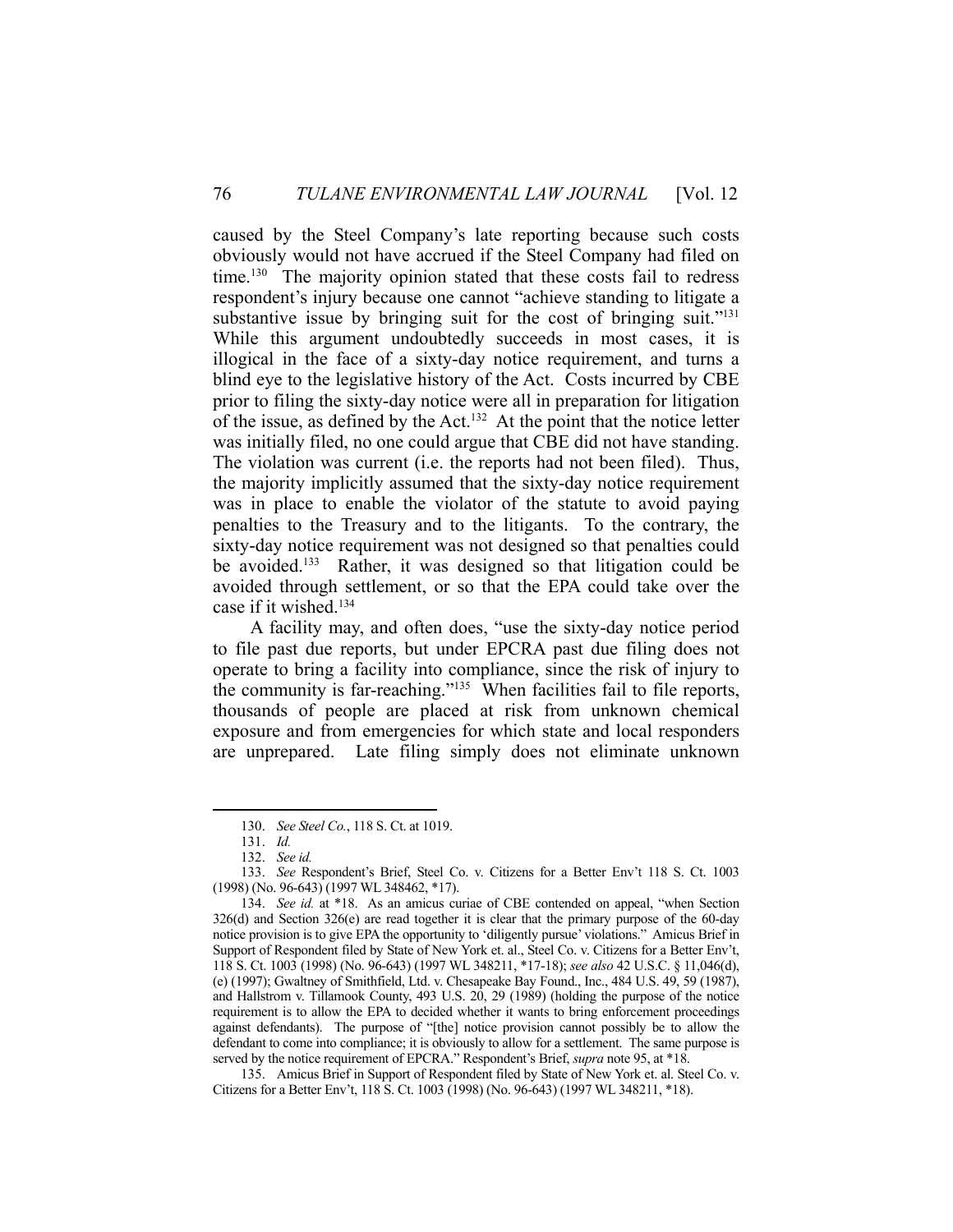exposure risks, nor does it achieve EPCRA'S objectives of emergency preparedness and community right-to-know.

 This concept is strongly rooted in the use of Supplemental Environmental Projects (SEPs) via consent decrees in EPCRA cases. As previously noted, SEPs have been a mainstay of EPCRA litigation where both parties recognize that the use of penalty funds for environmental projects is necessary to cure *all* of the injuries created by a defendant's failure to report, including a lack of emergency preparedness.<sup>136</sup> The negotiation of these types of settlements, which has been endorsed by the EPA, begins during the sixty-day notice period, when violators are confronted with the daunting prospect of penalties.137 The mere fact that these consent decrees offer penalties even after compliance has been accomplished illustrates that the notice period does not simply serve to allow violators to come into compliance.

 Unfortunately, the Court implicitly rejected this argument in *Steel Company* when it established that cured violations obfuscate a plaintiff's ability to maintain a redressable action under EPCRA.138

6. Civil Penalties Payable to the United States Treasury

 Perhaps the most perplexing portion of the Court's decision in *Steel Company* was its disregard for the remedial characteristic that underlies the issuance of civil penalties in citizen suits. Such penalties are authorized in the amount of \$25,000 per day for continuing violations of the Act.<sup>139</sup> The majority's holding dismissed CBE's contention that these penalties, "the only damages authorized by EPCRA," could provide any redress for its injuries because the payments are made to the United States Treasury and not to CBE.140 The Court reasoned that such remuneration to the Treasury would provide nothing more than "psychic satisfaction" to CBE, or a delight in the knowledge that the wrongdoer had been punished.<sup>141</sup> Furthermore, the Court explained that such satisfaction does not "redress a cognizable Article III injury."142 Such characterization by the Court presumes that civil penalties only provide a general

 <sup>136.</sup> *See* Shavelson, *supra* note 1, at 35.

 <sup>137.</sup> *See id.* 

 <sup>138.</sup> *See* Steel Co. v. Citizens for a Better Env't, 118 S. Ct. 1003, 1020 (1998).

 <sup>139. 42</sup> U.S.C. § 11,045(c) (1997).

 <sup>140.</sup> *Steel Co.*, 118 S. Ct. at 1018-19.

 <sup>141.</sup> *Id.* at 1019.

 <sup>142.</sup> *Id.* (citing Allen v. Wright, 468 U.S. 737, 754-55 (1984)); *see also* Valley Forge v. Americans United for Separation of Church and State, Inc., 454 U.S. 464, 482-83 (1982).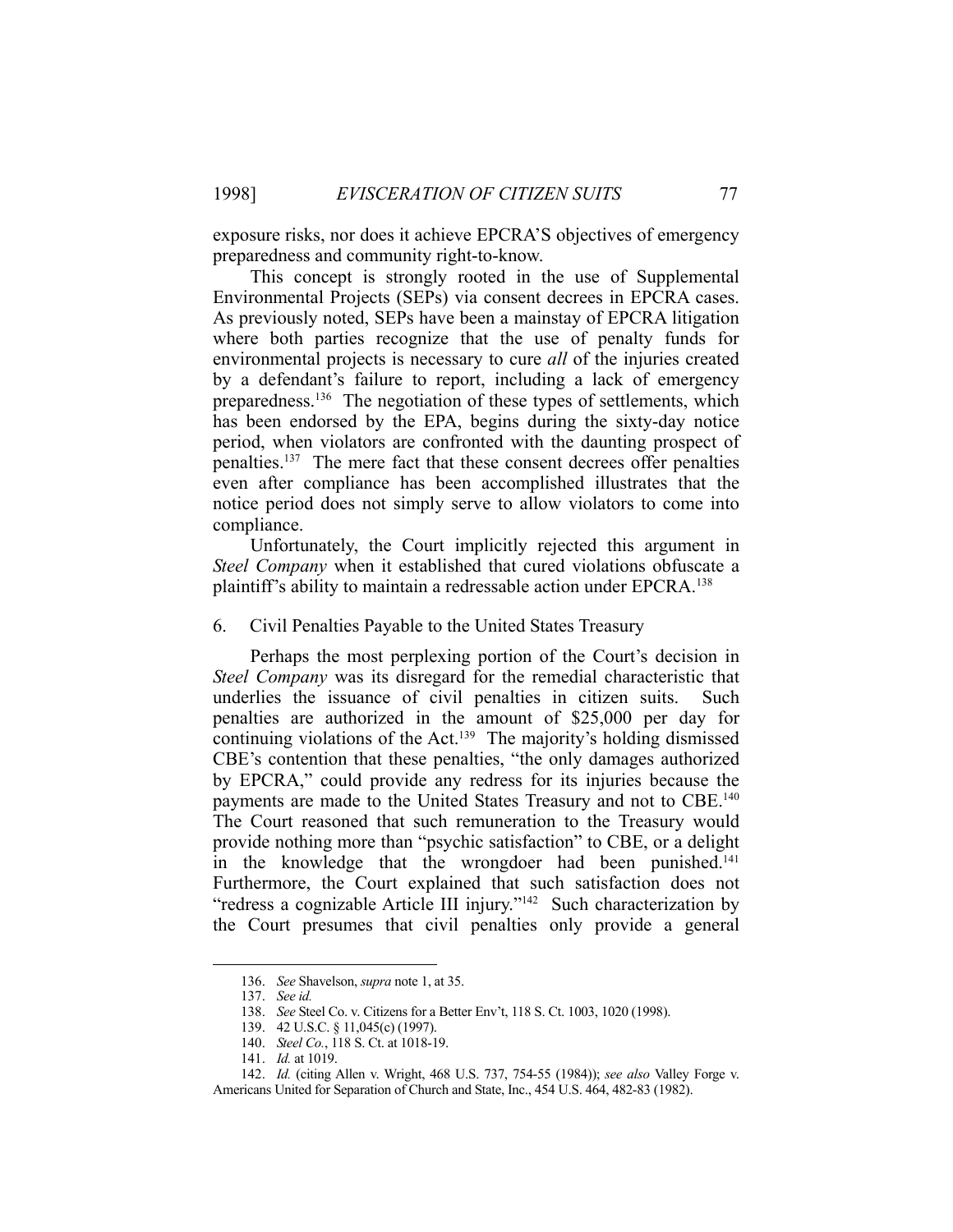deterrence. However, the "undifferentiated public interest" in EPCRA enforcement is not the only kind of deterrence afforded by civil penalties.143 To the contrary, the most useful aspect of civil penalties is their specific deterrent effect. The penalties deter the violator in question from persistently violating the statute. Thus, CBE had a valid claim that it holds a differentiated interest in deterring the Steel Company from violating EPCRA in the future, and that the most effective tool for accomplishing such a task is civil penalties.

 Congress has long felt that civil penalties accomplished such a goal. Specifically, in the 1985 debates over CERCLA, from whence EPCRA was formed, Congress acknowledged that damage awards in the form of civil penalties had been remarkably effective in deterring noncompliance by polluters.<sup>144</sup> During the debates on the CERCLA citizen suit provision, Senator Baucus stated that "citizen enforcement is currently operating as Congress intended: first, to provide a prod and second an alternative to government enforcement."<sup>145</sup> He also stated that "the scope and effectiveness of the publicity generated by recent citizen enforcement seems likely to act as a general deterrent."<sup>146</sup> The Senate Report on the 1987 amendments to the Clean Water Act stated that citizen suits "are a proven enforcement tool" that "have deterred violators and achieved significant compliance gains."147

 In 1990, Congress amended the citizen suit provision of the Clean Air Act to authorize citizens to seek civil penalties.<sup>148</sup> The Senate report on that provision stated that "[t]he assessment of civil penalties for violations of the Act is necessary for deterrence, restitution and retribution."<sup>149</sup> "[I]ssuance of an administrative order, without penalties, has not proven powerful enough to motivate violators or deter other similar violators."150 Congress reasoned that "this tool can be a strong force for achievement of quick compliance."<sup>151</sup>

 <sup>143.</sup> *Steel Co.*, 118 S. Ct. at 1018 (citing Lujan v. Defenders of Wildlife*,* 504 U.S. 555, 577 (1992) (holding that a citizen group needed to have more than a generalized interest in protecting endangered species to maintain a cognizable Article III injury)).

 <sup>144.</sup> *See* 131 CONG.REC. 24748 (daily ed. Sept. 24, 1985).

 <sup>145.</sup> *Id.* 

 <sup>146.</sup> *Id.*

 <sup>147.</sup> S. REP. NO. 99-50, at 28 (1985).

 <sup>148.</sup> *See* 42 U.S.C. 7545(d)(1997).

 <sup>149.</sup> S. REP. NO. 100-228, at 373 (1989).

 <sup>150.</sup> S. REP. NO. 99-50, at 29 (1985).

 <sup>151.</sup> *Id.*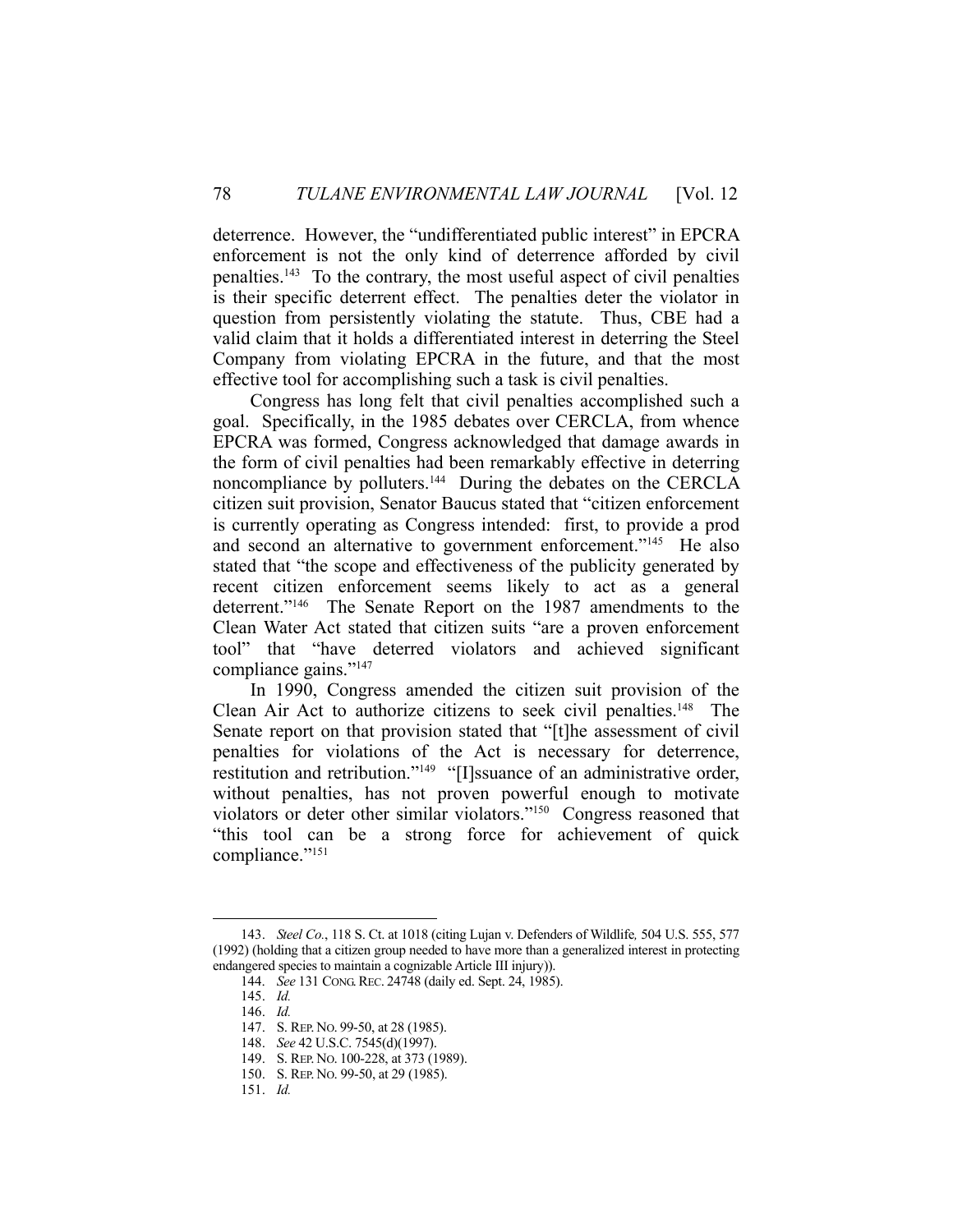With this notion embedded in the legislative history of environmental regulations, the courts have likewise recognized the deterrent effect that civil penalties have on wrongdoers. Most recently, in *Bennett v. Spear*, the Supreme Court found that civil penalties would have a deterrent effect sufficient enough to create injury to the plaintiffs.<sup>152</sup> In that case, the plaintiffs, a group of ranchers and irrigation districts, challenged the adequacy of a biological opinion issued by the U.S. Fish and Wildlife Service (FWS) under the Endangered Species Act.153 The plaintiffs claimed that they were injured by a FWS opinion recommending that minimum water levels be maintained to protect two species of fish protected by the Endangered Species Act.<sup>154</sup> The plaintiffs claimed that the FWS's opinion would create significant losses in irrigation water that was needed to maintain their economic well-being.<sup>155</sup> The Court held that the plaintiffs satisfied the requirements of statutory standing, noting that federal agencies maintain a strong incentive to reduce available irrigation water to avoid penalties for the loss of endangered species.<sup>156</sup> The Court stated that the "powerful coercive" effect" of the biological opinion on other federal agencies made it likely that plaintiffs' injury (i.e., the threatened water level restrictions) would be redressed if the biological opinion were set aside.<sup>157</sup> Thus, the Court correctly maintained that the threat of civil penalties deterred federal agencies from diverting water to the plaintiffs.

 Similarly, in *Public Interest Research Group v. Powell Duffryn Terminals, Inc.,* the Third Circuit held that the Public Interest Research Group (PIRG) established sufficient causation for Article III purposes, and the redressability element was satisfied by the deterrent effect of civil penalties.<sup>158</sup> Nevertheless, the court went on to state that where a concrete injury has been proven, civil penalties would redress it.<sup>159</sup> The court reasoned that where a cognizable Article III

 <sup>152. 117</sup> S. Ct. 1154, 1165 (1997).

 <sup>153.</sup> *See id.* at 1158-59.

 <sup>154.</sup> *See id.* at 1159-60.

 <sup>155.</sup> *See id.* 

 <sup>156.</sup> *See id.* at 1168 (holding that the citizen suit provision of the Endangered Species Act confers standing on any person who will be impacted. This is a broad reading of "any person may commence a civil suit." The Court reasoned that one purpose of the Act is to prevent overzealous application of the law.).

 <sup>157.</sup> *Id.* at 1164.

 <sup>158. 913</sup> F.2d 64, 70-74 (3d Cir. 1990).

 <sup>159.</sup> *See id.* at 73; *see also* Sierra Club v. Simkins Indus., Inc., 847 F. 2d 1109, 1113 (4th Cir. 1988) (holding that "penalties can be an important deterrent against future violations," even though they are not payable directly to the plaintiff).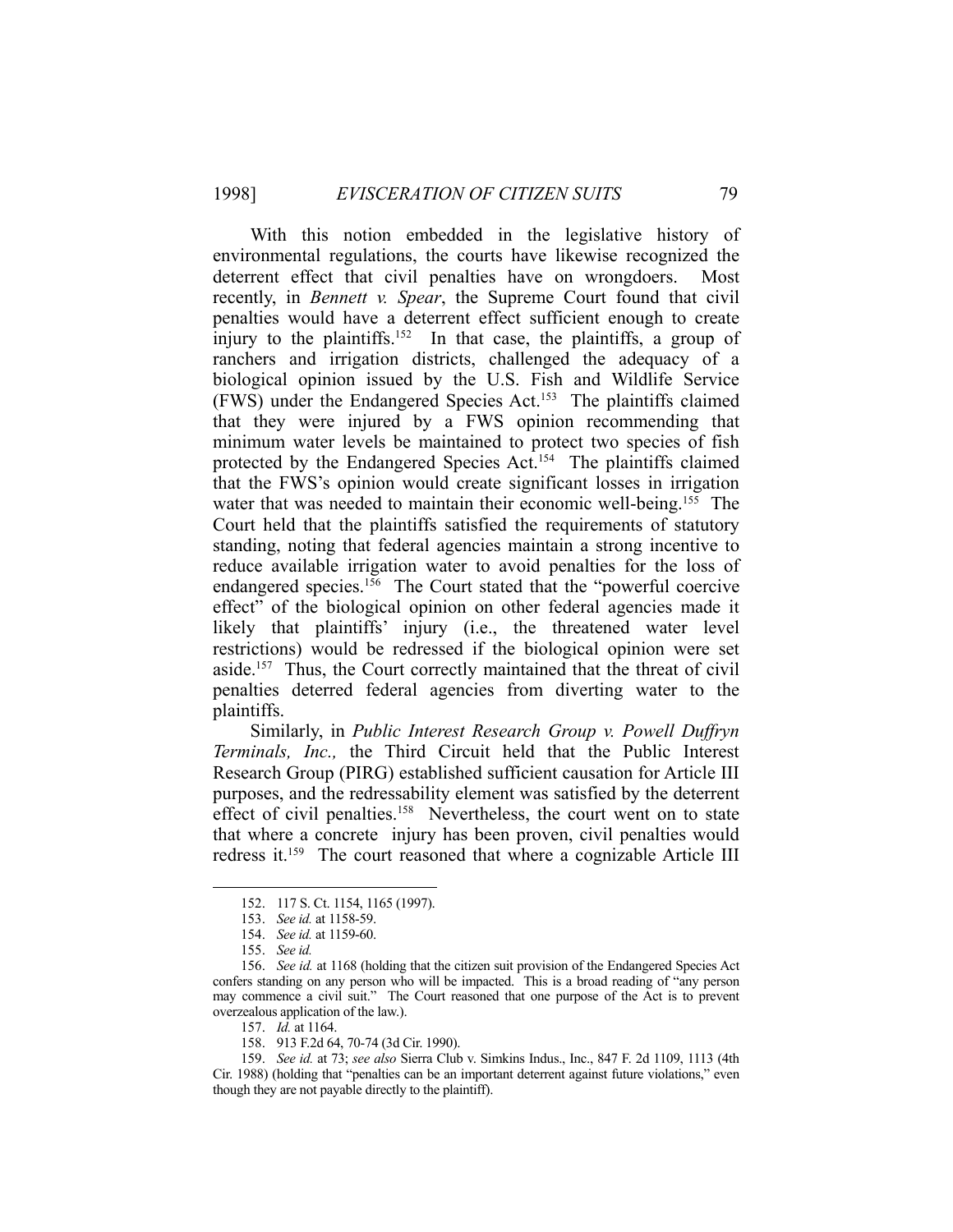injury exists, it is adequate to show that deterring future violations would remedy the harms.<sup>160</sup>

 The *Steel Company* holding vacates this reasoning, and has troubling consequences for all citizen suits which seek the issuance of civil penalties as a remedy.161 As Part Four of this Article discusses, the *Steel Company* decision may create an unwillingness among citizen plaintiffs to file suit as groups. Unless other remedies are created through statutory revision, the expense of filing suit with little or no likelihood of monetary or environmental compensation may be far too great.

# IV. PROBLEMS POSED BY THE DECISION

 The most obvious consequence of the decision in *Steel Company* is that EPCRA citizen suits are, at least for the time being, a thing of the past. Less obvious, however, is the far-reaching impact that the decision may have on the effectiveness of citizen suit provisions of other environmental statutes. A recent decision handed down by the Fourth Circuit Court of Appeals highlights that the *Steel Company* treatment of civil penalties may have disastrous consequences for plaintiffs who bring no more than the threat of penalties to the table.<sup>162</sup>

# *A. Problems for EPCRA*

 Barring legislative remedy, the future of EPCRA appears bleak. The Court has created a disincentive for industry to comply with the reporting requirements of EPCRA. Because EPCRA is an informational statute, it is relatively easy for a company to come into compliance on short notice because most of the required information must already be gathered for other purposes.<sup>163</sup> Compliance with EPCRA is relatively easy when compared with the reengineering of manufacturing processes or the installation of new equipment often required under the Clean Water Act. A firm that has been ignoring sections 312 and 313 of EPCRA will find it easy to submit all past due forms within sixty days after it receives notice of intent to sue.

 <sup>160.</sup> *See* Public Interest Research Group of N.J. v. Powell Duffryn, 913 F.2d 64,73 (3d Cir. 1990).

 <sup>161.</sup> *See* Friends of the Earth v. Laidlaw Envtl. Servs., Inc. 149 F.3d 303 (4th Cir. 1998) (citing the *Steel Company* for the proposition that civil penalties do not redress a citizen plaintiff in a cause of action under the Federal Water Pollution Control Act).

 <sup>162.</sup> *See id.* 

 <sup>163.</sup> *See* Addition of Facilities in Certain Industry Sectors; Revised Interpretation of Otherwise Use: Toxic Release Inventory Reporting; Community Right-to-Know, 62 Fed. Reg. 23834, 23889 (May 1, 1997) (forms required under Section 313 require an estimated average of 74 hours per report in the first year and 52.1 hours per report in subsequent years).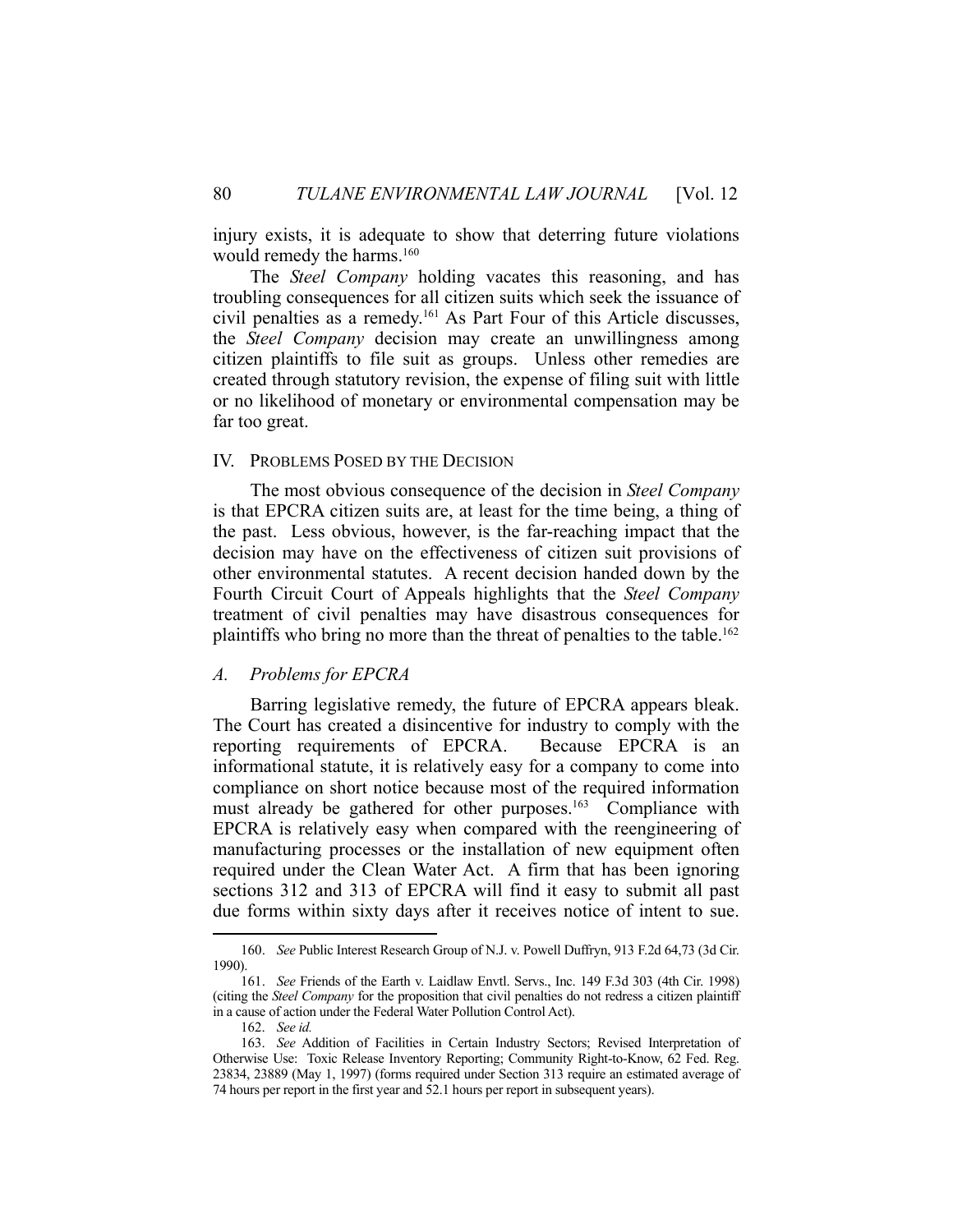Under the decision in *Steel Company*, such a company is immune from a citizen suit.

 Thus, EPCRA's effectiveness has been eviscerated. EPCRA is only successful when information on file is accurate and current. Untimely filings will not serve EPCRA's purposes, because emergency preparedness will never be effectuated until after the fact. Furthermore, it is unlikely that environmental organizations will be willing to undertake the costly exercise of investigating facility compliance when they harbor little or no hope of monetary compensation, in the form of attorney's fees and costs, for their efforts.

 It is difficult and time-consuming for citizens and citizen groups to try to identify private companies that are using toxic chemicals. After the *Steel Company* decision, some level of investigation by citizen groups will undoubtedly continue, but it will be greatly reduced. As CBE stated in its brief to the Court:

Because nearly all defendants will come into compliance once they receive notice, citizen suits under Section 326 will become virtually unknown. In view of the importance Congress attached to citizen enforcement—and the well-known problems of enforcement that always plague self-reporting schemes, and that appear to afflict EPCRA as well—it is extremely unlikely that Congress intended these results. . . .<sup>164</sup>

 It is extremely short-sighted to say that the EPA will enforce EPCRA against companies that only file mandatory reports after receiving notice letters. Congress created a specific role for citizen suits under EPCRA because EPA is not capable of chasing down the reports of every industrial facility. The task is insurmountable for the Agency that has been delegated the role of enforcing *all* of our environmental laws. Enforcement of EPCRA therefore, will "await another day."165

# *B. Problems for Other Citizen Suits Posed by the* Steel Company *Decision*

 To determine whether or not the consequences of the decision in *Steel Company* will have an impact on other citizen suit provisions, one need only look to the Fourth Circuit's application of the holding in July of this year. In *Friends of the Earth, Inc. v. Laidlaw Environmental Services (TOC), Inc.*, the plaintiff filed suit against

 <sup>164.</sup> Respondent's Brief, Steel Co. v. Citizens for a Better Env't, 118 S. Ct. 1003 (1998) (No. 96-643) (1197 WL 348462, \*20).

 <sup>165.</sup> Steel Co. v. Citizens for a Better Env't, 118 S. Ct. 1003, 1020 (1998).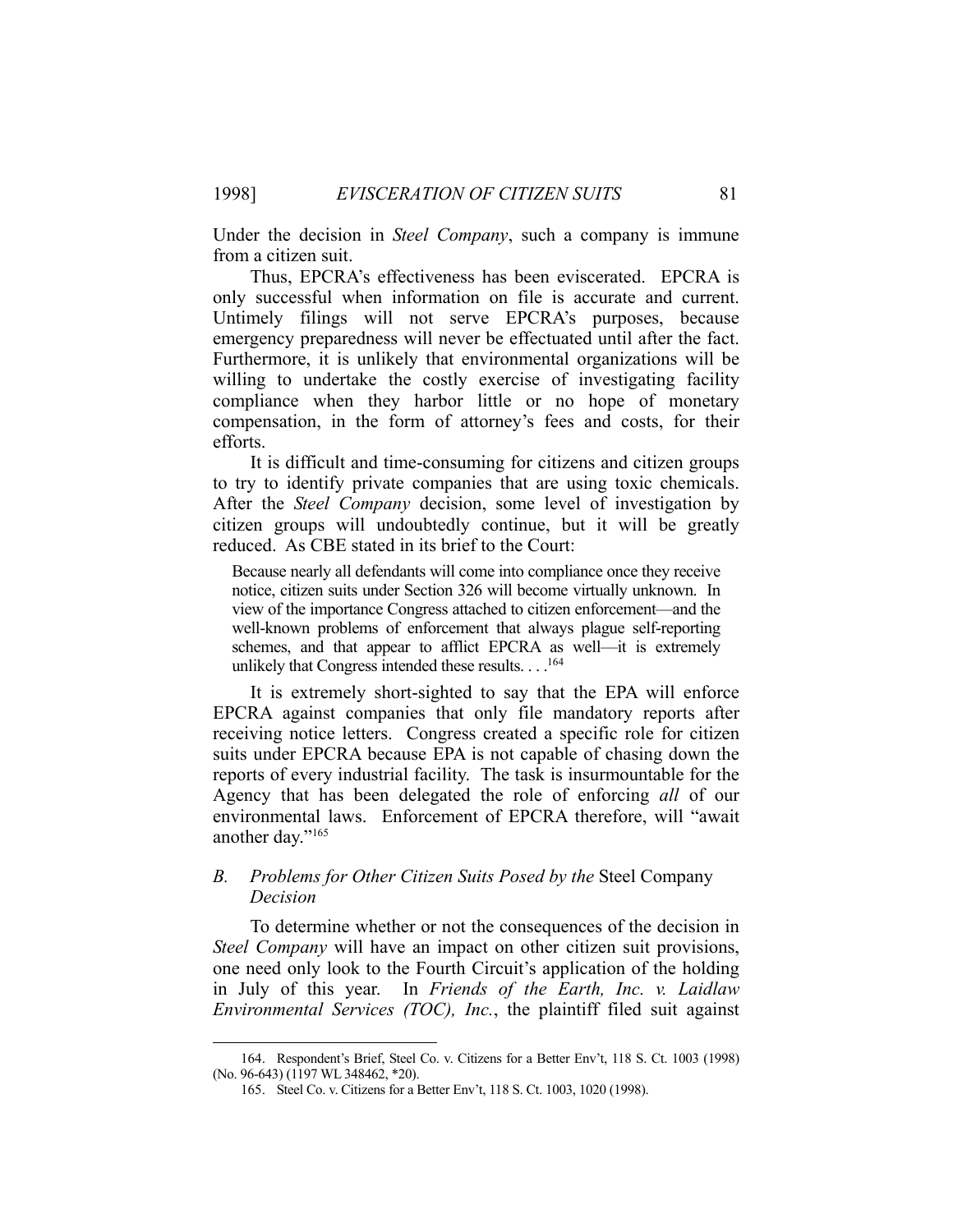Laidlaw for violation of its National Pollution Discharge Elimination System permit under the Federal Water Pollution Control Act (the Clean Water Act).166

 In 1995, Friends of the Earth (FOE) filed a citizen suit against Laidlaw in the South Carolina District Court pursuant to the citizen suit provision of the FWPCA, seeking declaratory and injunctive relief, in addition to the imposition of civil penalties.<sup>167</sup> Following a hearing and subsequent bench trial in 1997, the district court imposed a penalty of \$405,800.168 However, finding that the violations had not harmed the environment and that Laidlaw had been in substantial compliance in the two years since the initial action had been filed, the court denied FOE's claim for injunctive and declaratory relief.<sup>169</sup> The district court then issued a separate order staying a determination of plaintiff's claim for attorney's fees upon appeal.<sup>170</sup> FOE appealed, claiming that the district court had abused its discretion in issuing inadequate penalties.171

 In the time between the district court's decision and FOE's appeal to the Fourth Circuit, the United States Supreme Court rendered its *Steel Company* decision. As a result, in a two-page decision written by Judge Wilkins, the Fourth Circuit, citing *Steel Company*, held that FOE lacked standing to pursue its claim because the pursuit of civil penalties provided no redress for the harms alleged.172

 The decision in *Friends of the Earth* raises several important issues regarding the future of citizen suits in a post-*Steel Company* era. First, the decision in *Friends of the Earth v. Laidlaw* is not uncommon in its procedural dynamics. Litigation over environmental issues often stretches out over several years during which facilities come into compliance. This often occurs because it is in a polluter's interest to drag things out so that it can show a history of compliance

 <sup>166. 149</sup> F.3d 303, 305 (4th Cir. 1998), *cert. granted*, 67 U.S.L.W. 3364 (U.S. Mar. 1, 1999) (No. 98-822).

 <sup>167.</sup> *See* Friends of the Earth, Inc. v. Laidlaw Envtl. Servs. (TOC), Inc., 956 F. Supp. 588, 600-01, 610 (D.S.C. 1997), *vacated*, 149 F.3d 303 (4th Cir. 1998).

 <sup>168.</sup> *See id.* at 610-11.

 <sup>169.</sup> *See id.* at 611-12.

 <sup>170.</sup> *See id.* 

 <sup>171.</sup> *Friends of the Earth, Inc.*, 149 F.3d at 305. FOE did not submit a claim for injunctive and declaratory relief upon appeal.

 <sup>172.</sup> *See id.* Prior to *Steel Company*, the Fourth Circuit noted that penalties were a sufficient form of redress due to their ability to deter future violations. *See id.* at 307 n.4 (citing Sierra Club v. Simkins Indus., Inc., 847 F.2d 1109, 1113 (4th Cir. 1988)). However, *Steel Company's* dismissal of the remedial power of civil penalties acted as a "superseding contrary decision of the Supreme Court." *Friends of the Earth*, 149 F.3d at 307 n.4.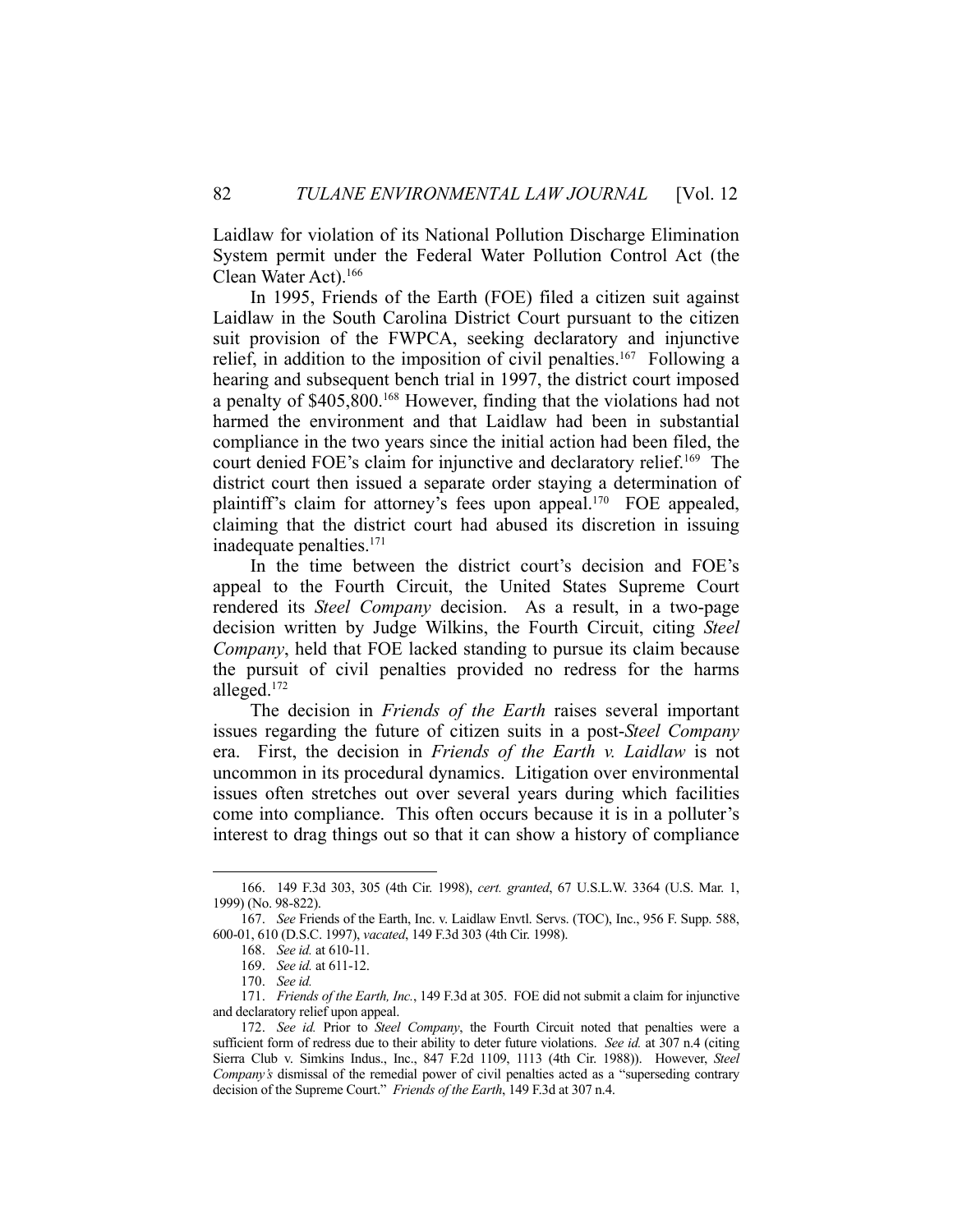that renders declaratory and injunctive relief unnecessary. This is precisely the situation that occurs in EPCRA litigation where polluters can easily cure violations in as little time as the sixty-day notice period. Having put declaratory and injunctive relief aside, plaintiffs are then protected by the shield of redressability, no matter what stage of litigation is being commenced. The *Laidlaw* court stated that all three elements of redressability must be met, "at every stage of review, not merely at the time of filing the complaint."<sup>173</sup> Furthermore, the *Laidlaw* court held that FOE was not entitled to reasonable attorneys fees because it was unable to obtain a judgment on the merits.174

 This application of the *Steel Company* decision demonstrates that citizen plaintiffs will no longer be armed with the remedies traditionally afforded by statute. To the contrary, the Court has signaled its willingness to find redressability wanting even where injury and causation have been proven. Similarly, it will not be sufficient for plaintiffs to provide grounds whereby their injuries would be redressed by the deterrent characteristics of the remedies sought. Generally, deterrence will not provide a remedy for past wrongs committed by a polluter unless a plaintiff successfully alleges an imminent threat of future violations. This threat is almost impossible to show when litigation drags on while the defendant cures its violations. The fact that the *Steel Company* court held that the imminent threat of future violations may not be established by showing a history of failures to comply with the law provides another complication. In this regard, it may be unnecessary for a facility to fully comply throughout litigation, as long as the facility is not in violation at the time a suit is before a court.

 Unable to bring an action to deter future violations, plaintiffs asking for injunctive relief will be constrained to the situation where ongoing violations are occurring. The question then becomes whether the issuance of injunctive relief is sufficient to trigger recovery of the litigation costs. The plaintiffs must be "substantially prevailing" parties to recover the costs of litigation. This question arises because most defendant facilities will begin working towards compliance with the law after they have been served with notice letters. Courts will then have to decide the extent to which the award of injunctive relief truly changes the state of affairs regarding the polluter's conduct. If it will not substantially alter a polluters conduct, courts may deny

 <sup>173.</sup> *Id.* at 306.

 <sup>174.</sup> *See id.* at 307 n.5.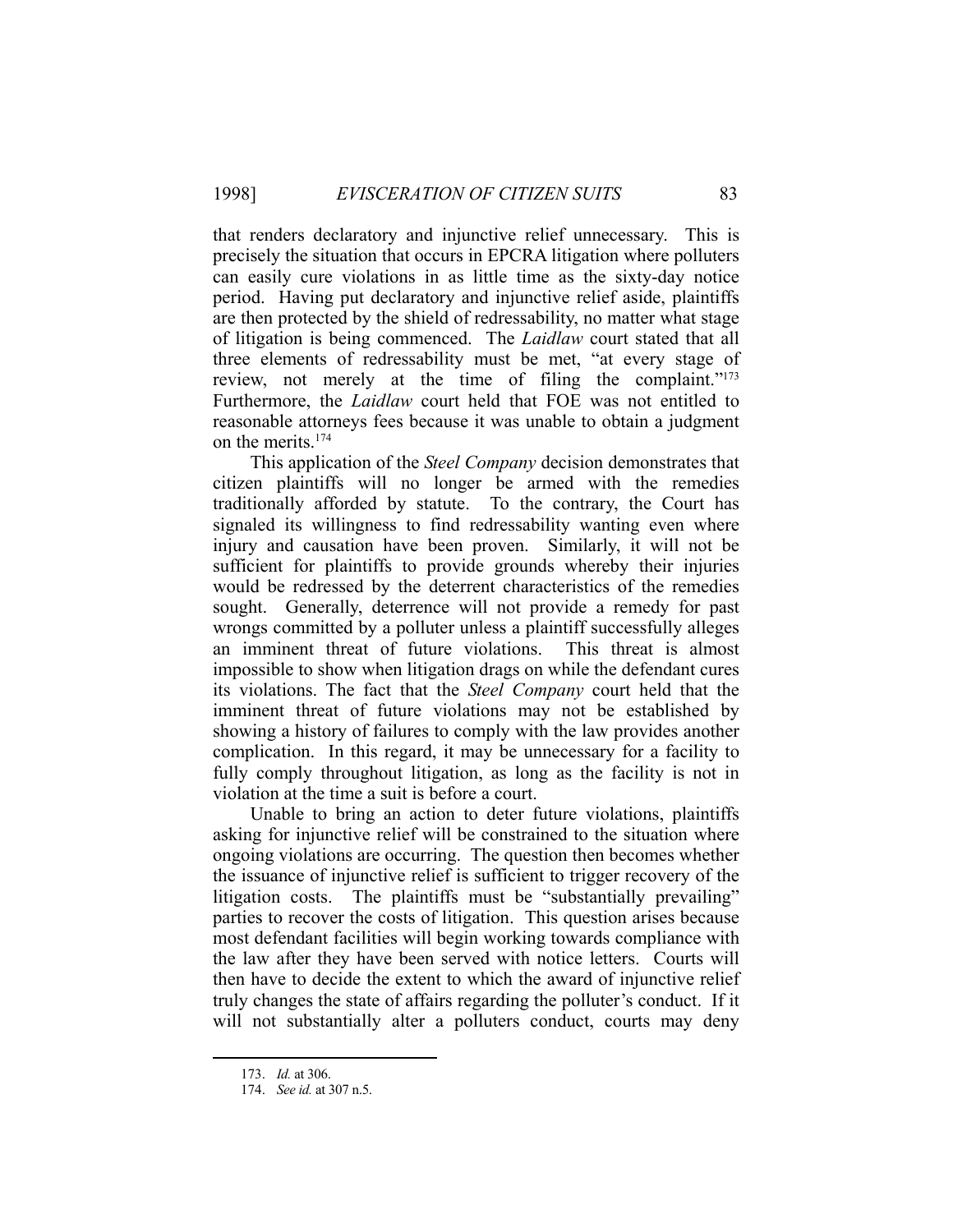litigation costs. It is uncertain whether other circuits will embrace the *Laidlaw* decision, but for the time being there seems little reason why they should not. In light of the ramifications, citizen plaintiffs will be wary of taking on cases likely to be dismissed without costs.

# V. LEGISLATIVE REMEDY

 It should now be devastatingly clear that a legislative remedy is needed to preserve the sanctity of citizen suits. Fortunately, Justice Scalia has provided some direction in this matter. In *Lujan v. Defenders of Wildlife*, he indicated that Article III standing could be conferred on a plaintiff if the Government had created a private party action "for the Government's benefit, by providing a cash bounty for the victorious plaintiff."175 It is conceivable that the citizen suit provisions of all environmental statutes could be amended, therefore, to allow citizen plaintiffs to receive a percentage of the designated penalties under the Act for themselves. This would allow citizen suits to proceed beyond the standing inquiry in vindication of their right to penalties.

 This concept is not new. The Supreme Court has acknowledged the constitutionality of informer's actions, or *qui tam* actions, in which a private person sues another private person, seeking the payment of a fine to the government plus a bounty to the plaintiff.<sup>176</sup> In the typical *qui tam* action, the plaintiff need not show injury-infact.177 In 1992, the Court "went out of its way to avoid drawing into question such 'case[s] in which Congress has created a concrete private interest in the outcome of a suit against a private party for the Government's benefit."<sup>178</sup> As a matter of judicial reasoning, therefore, it makes good sense to incorporate a private bounty into environmental statutes.

 One statute incorporating a bounty provision, the False Claims Act, allows for private citizens to take legal action if the Government fails to do so within sixty days, and provides the successful plaintiff with costs and fees as well as a percentage of the penalties assessed.<sup>179</sup> In relevant parts, the False Claims Act states:

 <sup>175. 504</sup> U.S. 555, 573 (1992).

 <sup>176.</sup> *See* Respondent's Brief, Steel Co. v. Citizens for a Better Env't, 118 S. Ct. 1003 (1998) (No.96-643) (1997 WL 348462, \*29).

 <sup>177.</sup> *See id.* (citing United States v. Richardson, 418 U.S. 166 (1974)).

 <sup>178.</sup> Brief for Respondent, *supra* note 95, at \*29 (quoting *Defenders of Wildlife*, 504 U.S. at 573).

 <sup>179.</sup> *See* 31 U.S.C. § 3730 (b)-(d) (1997).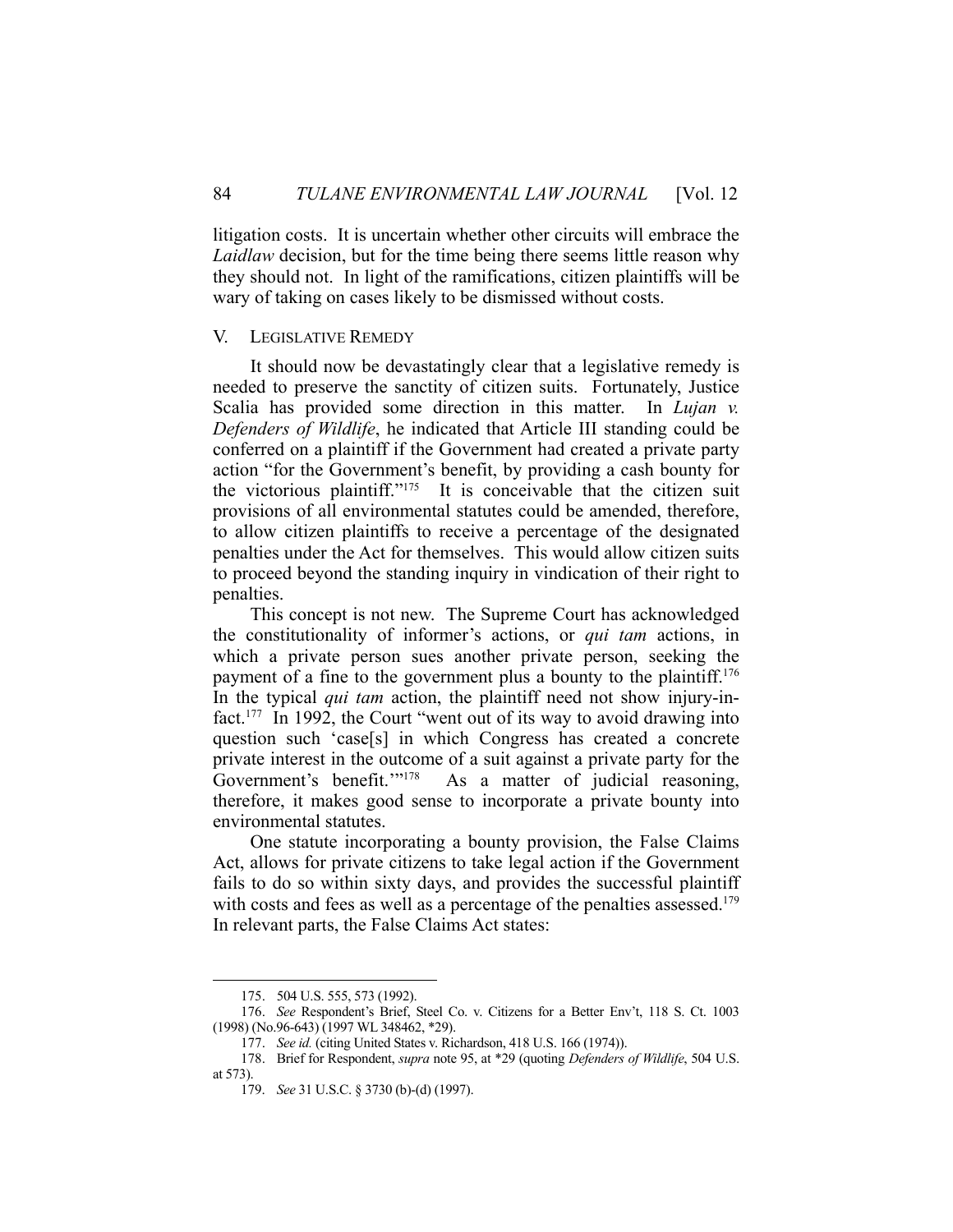A person may bring a civil action for a violation of section 3729 for the person and for the United States Government. The action shall be brought in the name of the Government. The action may be dismissed only of the Court and the Attorney General give written consent to the dismissal and their reasons for consenting.180

Furthermore, the Act stipulates awards to the plaintiff as a percentage of the overall judgment:

If the Government proceeds with an action brought by a person under subsection (b), such person shall, subject to the second sentence of this paragraph, receive at least 15 percent but not more than 25 percent of the proceeds of the action or settlement of the claim, depending upon the extent to which the person substantially contributed to the prosecution of the action. . . . Any such person shall also receive an amount for reasonable expenses which the court finds to have been necessarily incurred, plus reasonable attorneys' fees and costs. All such expenses, fees, and costs shall be awarded against the defendant.<sup>181</sup>

 Amending environmental statutes, including EPCRA, to encompass a bounty provision would undoubtedly solve the problems associated with redressability, while at the same time providing environmental groups a greater incentive to pursue violators.

 Amending EPCRA in this manner would allow citizen organizations like CBE to be compensated not only for prosecuting their cases to a successful resolution, but also for bringing violations to the attention of federal officials.

 Of course, this alternative may not solve all of the problems posed by the decision in *Steel Company*. It is important to remember that the majority decision, written by Justice Scalia, declined to address the case on its merits, and that Justice Stevens' concurring opinion decided the merits question in favor of the Steel Company.182 This may mean that, even if the redressability problems posed by the legislation can be solved, the problems posed by *Gwaltney* may remain. Presumably, however, if it is possible to get Congress to amend the citizen suit provisions of environmental statutes to incorporate a bounty provision, it would not be too difficult to get the courts to include an amendment to EPCRA explicitly allowing for retroactive applicability of the Act.<sup>183</sup>

 <sup>180.</sup> *Id.* § 3730(b)(1).

 <sup>181.</sup> *Id.* § 3730(d)(1).

 <sup>182.</sup> *See* Steel Co. v. Citizens for a Better Env't, 118 S. Ct. 1003, 1011, 1032 (1998) (Stevens, J. concurring).

 <sup>183.</sup> *See* Respondent's Brief, Steel Co. v. Citizens for a Better Env't, 118 S. Ct. 1003 (1998) (No. 96-643) (1997 WL 348642, \*33).